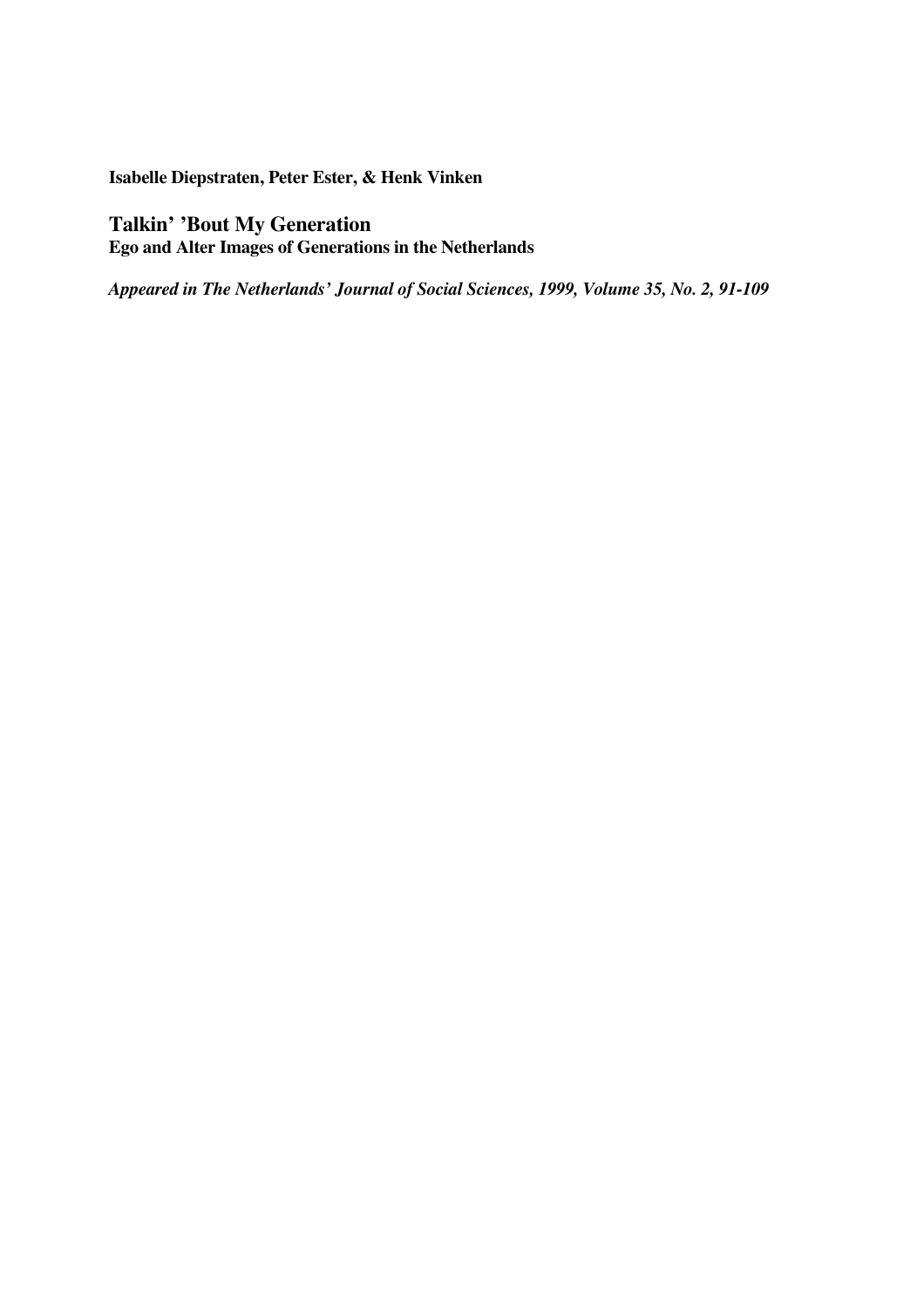## **Isabelle Diepstraten, Peter Ester and Henk Vinken**

# **Talkin' 'Bout My Generation Ego and Alter Images of Generations in the Netherlands**

## **1. Introduction**

A review of the generation research literature shows that at least two themes are focal concerns: cohort replacement as the impetus behind cultural change and intergenerational differences in life chances.

The first line of generation research is evident in the work of social scientists explaining cultural change. In many publications, Inglehart (1977, 1990, 1997) has defended the thesis that modern Western society is witnessing a structural shift from materialist to postmaterialist values as a result of the process of cohort replacement. His well-known theory of the 'silent revolution' states that older generations were socialized in periods characterized by economic insecurity. They therefore hold materialist values stressing physical sustenance and safety. Younger generations, were raised in relatively prosperous times and give greater priority to postmaterialist values as regards quality of life, self-expression, and esteem. Cohort replacement is a slow process, but if it is associated with a substantial change towards postmaterialist values, according to Inglehart this change actually marks a silent revolution. In this line of thought, the cultural paradigm shift in basic values in Western society is directly related to generational replacement. Numerous other researchers have studied the relationship between generational renewal and cultural change (e.g. Asford & Timms, 1992; De Moor, 1995; Dekker & Ester, 1993; Ester *et al*., 1994; Halman, 1991; Van Deth & Scarbrough, 1995). The basic idea underlying these studies is straightforward: old generations are replaced by new ones, which bring in their own values that differ from those of old generations.

The second focal concern in generation research involves tracing intergenerational differences in life chances, as is frequently inspired by a sociology of stratification perspective. A key notion in this conception is that post-war modern society features a fundamental shift from life chances based on ascription to life chances based on achievement. This shift is viewed first and foremost as a result of the mushrooming higher education evident throughout the Western world. This line of research has produced an abundance of studies, particularly on intergenerational mobility and educational attainment (e.g. Erikson & Goldthorpe, 1992; Shavit & Blossfeld, 1993). Applied intergenerational research has also been conducted in this context, e.g. with respect to differences between generations regarding income (e.g. SCP, 1996; Rijsselt & Hermkens, 1990), pension schemes and social security (e.g. Jansweijer, 1996), social independence (e.g. Sanders & Becker, 1994), technology applications and innovation (Sackmann & Weymann, 1994), and intergenerational solidarity (e.g. Laslett & Fishkin, 1992; Rijsselt & Knipscheer, 1993; Tempkin, 1992).

Though focussing on a rather traditional operationalization of the concept of generations, these studies on values and life chances have undoubtedly produced many important insights and some have even become classics within their field. Methodologically the 'intergenerational' aspect in both traditions is usually analyzed by comparing different birth cohorts. A crucial sociological notion emphasized by Karl Mannheim, the founding father of generation theory, has been lost along the way. It is the notion that a generation is not simply a numerical clustering of birth cohorts, but a group of contemporaries who share a sense of *belonging* to a generation. They share this because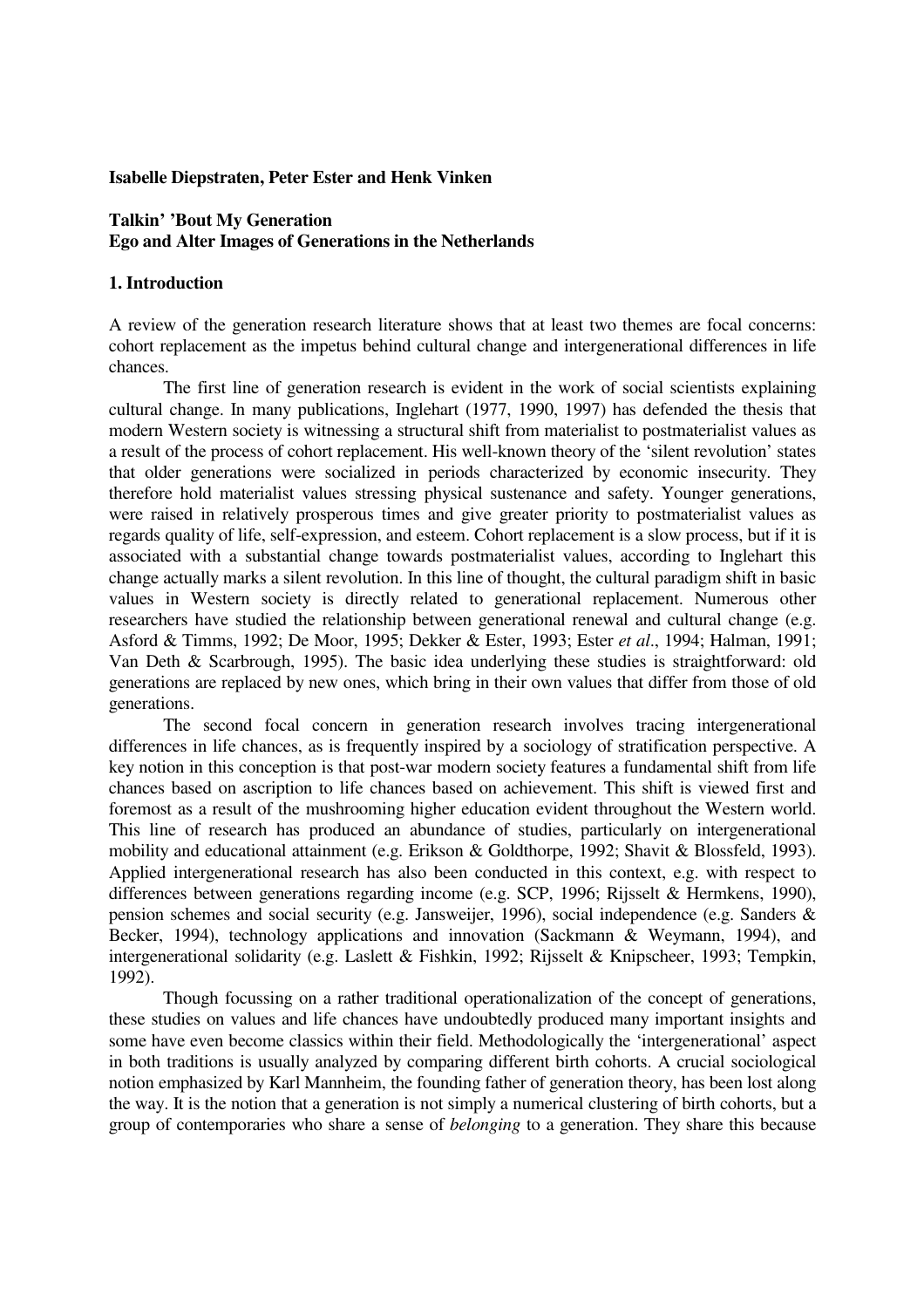they experienced common societal events and circumstances that marked their formative period and had lasting effects on their individual life courses. From a sociological perspective, birth cohorts as such are not equivalent to generations. A consciousness of the shared history and destiny is a necessary condition if a generation is to emerge, a generational consciousness that separates one generation from the others. Mannheim made this very clear in his distinction between generation location, generation as an actuality, and generation unit. The sociological concept of generations orginally refers to individuals who think of themselves as members of a generation and who (either implicitly or explicitly) express the extent to which this sense of belonging leads to unique experiences and endeavors. The traditional Mannheimian sociological view on generation is central to this article, which is based on parts of our book 'My Generation. Self-images, Youth Experiences and Fortunes of Generations in the 20th Century' (in Dutch). It can be viewed as an effort to 'bring man back' into generation research.<sup>1</sup>

# **2. Mannheim's generations**

Karl Mannheim can be regarded the first generation theorist who sociologically positioned the concept of generations. He discerns three dimensions: generation location ('*Generationslagerung*'), generation as an actuality ('*Generationszusammenhang*'), and generation unit ('*Generationseinheit*'). A generation location refers to individuals born in the same period and socio-cultural space, who are exposed to a common range of historical events. A generation location is a potential generation that may or may not materialize. This potentiality of generation formation becomes reality by way of a generation as an actuality, which is defined as 'constituted when similarly located contemporaries participate in a common destiny and in the ideas and concepts which are in some way bound up with its unfolding' (Mannheim, 1952: 306). The step from a generation location to a generation as an actuality depends on the recognition of common experiences during the formative period of individuals who are born in the same historical and cultural space or region, who feel connected with their contemporaries because of the common destiny of their 'historischen Schicksalgemeinschaft'. Thus a generation as an actuality exceeds the mere historical co-presence of individuals. To corroborate this view, Mannheim draws on Ditlhey (1875), who emphasized the importance of commonly shared experiences as subjective, mental elements and the impact of the youth period or formative years. Shared formative years as such are not enough to create a generation as an actuality, it requires consciousness of the 'Generationslagerungangehörenden Individuen' of a shared destiny resulting from the collective formative years. It is within this generation as an actuality that generation units may emerge. They are the most concrete manifestations of a generation, and develop a common vision on societal events. Often cultural vanguards, they form a crystallization point that attracts other members of the same generation as an actuality. Different generation units within the same actual generation might hold very different views on these societal events. A generation unit is usually a quantitatively limited group within a larger generation, and generations can include various generation units, sence people may react differently to similar societal events.

Thus, the Mannheimian conceptualization of a generation stresses that a generation is not a mere statistical birth cohort. To begin with, a generation refers to individuals who are born in the same historical period, who live in the same socio-cultural space, and are aware of sharing similar youth experieces in their formative years. This conceptualization presupposes that generation members subjectively identify with their generation, are linked by a common biography, have an elementary sence of a joint destiny and of being different from other generations. Generation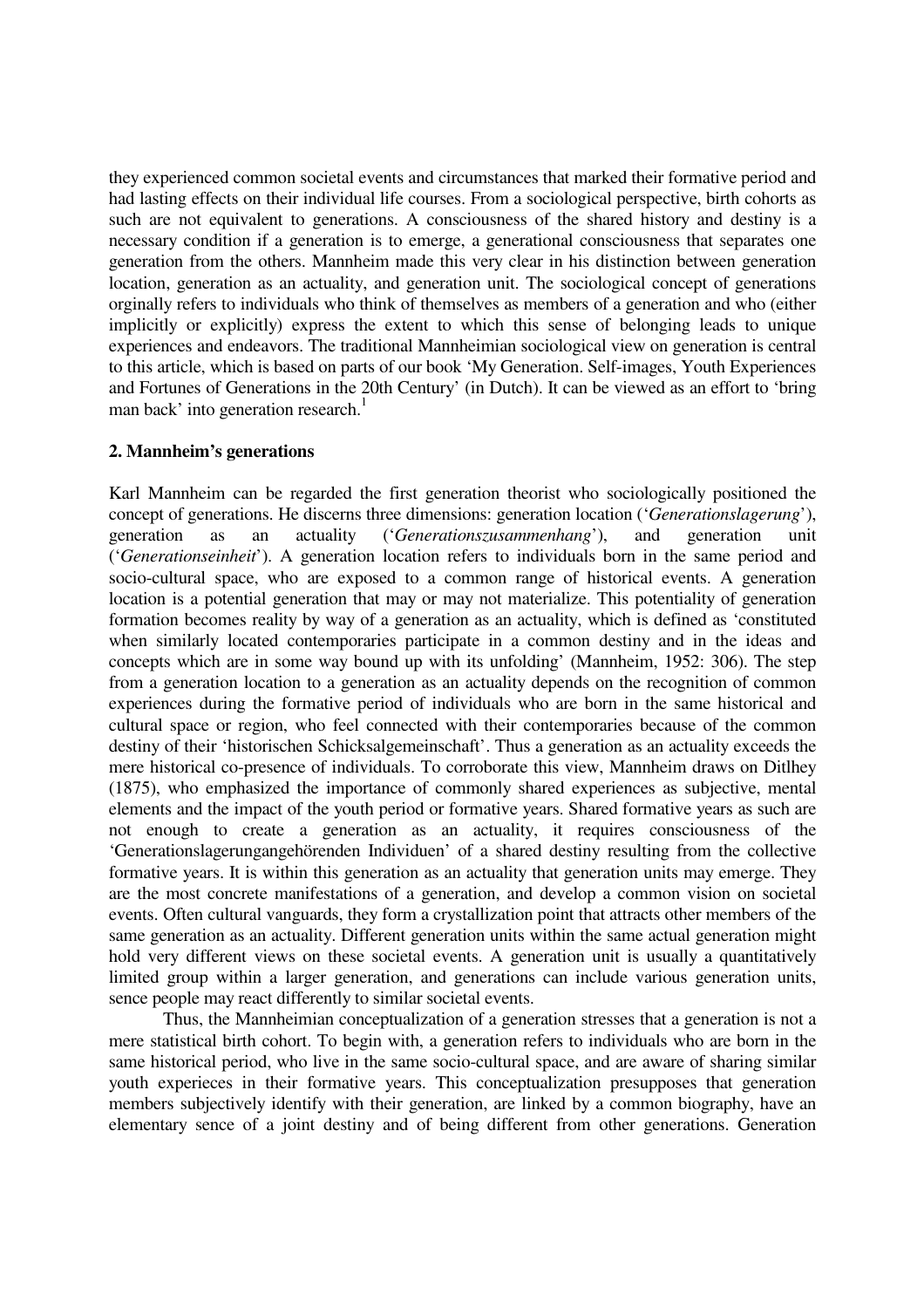membership assumes generation *consciousness* and a cognizance that one's generation is *distinct* from other generations. Generation membership thus depends on the subjective views of people in a particular social and historical setting. Analytically this implies that objective and subjective aspects should both be taken into account in empirical generation research. Much of the generation research aims at assessing the objective intergenerational differences by only examining differences between birth cohorts. A *subjective comparative* approach is needed to do justice to Mannheim's theory on the origins and emergence of generations. All things considered, this means that from a sociological point of view, birth cohorts are at best generation locations but by implication do not represent an actual generation. By merely measuring objective differences between statistical birth cohorts, generational accountancy has floated a long way from its sociological heritage. In our view, 'bringing man back in', is highly essential if generation research is to regain and refresh its intellectual roots.

In this article we present some empirical findings from a recent large-scale quantitative *and* qualitative generation study in the Netherlands that applied this subjective comparative approach by way of a straightforward reconstruction and empirical test of some of the core elements of Mannheim's theory. In essence, it incorporates the following research questions: Do people display generational consciousness? Do generations themselves perceive intergenerational differences in terms of values, norms and life chances? If so, do they attribute these differences to lasting effects of distinct formative periods?

First of all, we introduce the generation typology used in this study, followed by a description of the data and the main measurement instruments. Next we report the findings with respect to the three questions noted above. In the concluding section, we place the results in perspective and relate them to what we see as the main issues on the generation research agenda.

# **3. Generation typology, data and measurements**

Primarily for analytical reasons, we have used the generation typology developed by Dutch sociologist Henk Becker (1990, 1992, 1997). Becker defines a generation as 'a clustering of cohorts characterized by a specific historical location and by common traits at the individual level (life courses, value orientations and behavioural patterns) and at the system level (size and composition, generational culture and generational organizations' (Becker, 1992: 23, our translation). In his typology he distinguishes five generations in the Netherlands who had their formative years in the twentieth century in quite different historical circumstances: *the prewar generation* (born between 1910 and 1930), the *silent generation* (born between 1930 and 1940), the *protest generation* (born between 1940 and 1955), the *lost generation* (born between 1955 and 1970), and the *pragmatic generation* (born after 1970).

The formative years of the *prewar* generation in the Netherlands were marked by the Depression in the thirties and World War II. Members of this generation grew up at a time of mass unemployment and devastating war, which severely limited their life chances. These dramatic experiences made this generation particularly apt to want to safeguard its financial security. Their norms and values stress a solid working ethic, sobriety, thrift and a desire for law and order. The formative period of the *silent* generation was in the postwar years of economic recovery and they entered the labour market at a time when jobs were amply available. Though on average, they had much better life chances, by and large members of the silent generation share the traditional norms and values of the prewar generation. The *protest* generation grew up in 'the turbulent sixties', a period of unprecedented economic prosperity and mushrooming higher education. In addition to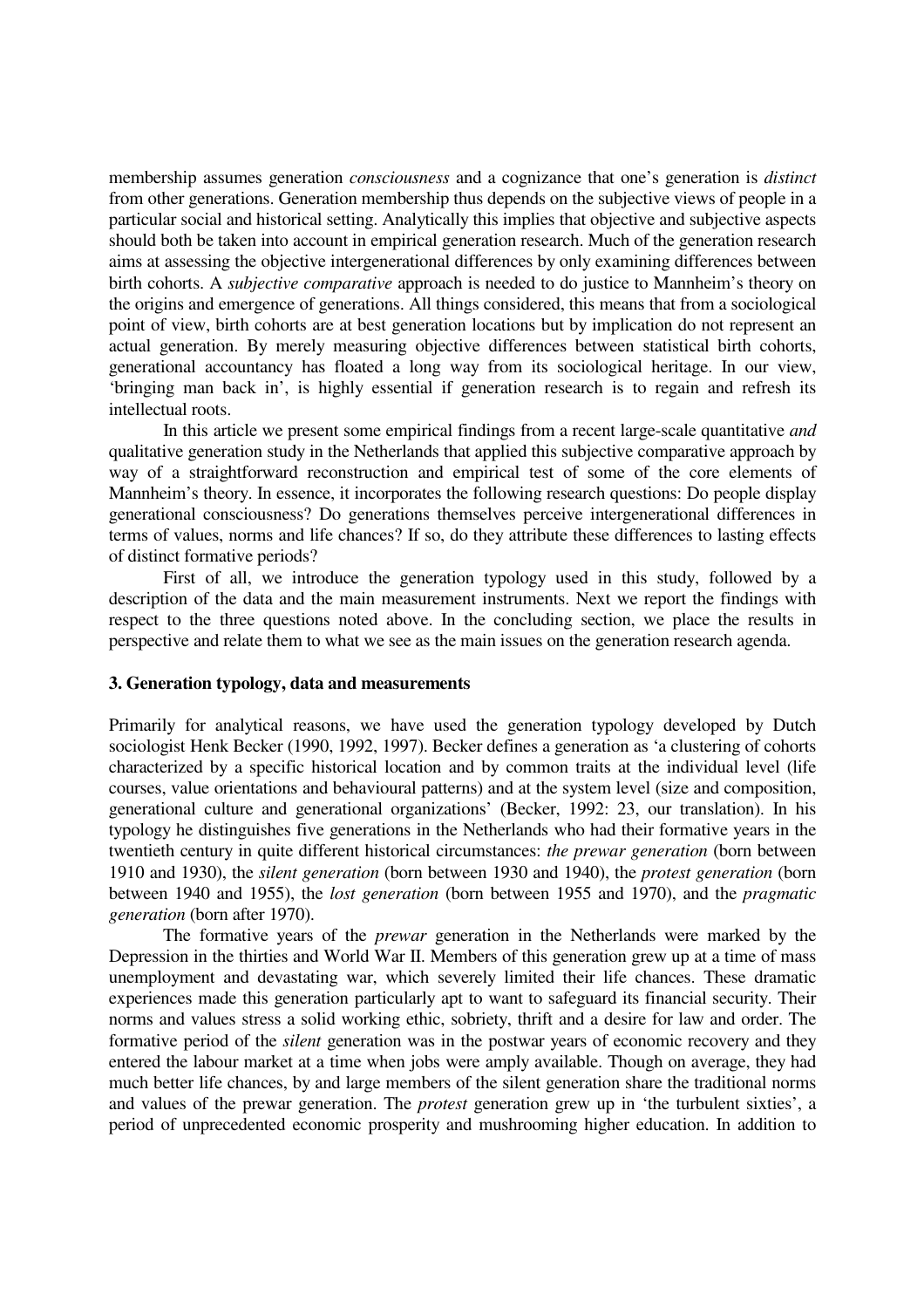their generally excellent life chances, they are legendary for their political resistance to 'the capitalist system' and the *bourgeoisie*, and their experimenting with the icons of youth culture: sex, drugs, and rock and roll (cf. Righart, 1995). Members of the protest generation are assumed to have embraced norms and values that accentuate freedom, self-realization and self-expression, democratization, equality, and political involvement. The formative period of the *lost* generation coincides with the economic recession of the seventies and the mass youth unemployment of the early eighties. These circumstances negatively influenced the general life chances of this generation with lasting adverse effects over their life course.<sup>2</sup> Members of the lost generation share many of the values of the protest generation such as self-actualization and freedom, but embrace less exalted expectations, are less interested in political involvement, and exhibit a more down-to-earth 'nononsense' approach to societal issues. The *pragmatic* generation grew up in a period of economic recovery and is assumed to have better overall life chances than the lost generation. The alleged small size of this generation implies less severe competition for good jobs and incomes. In view of the recent formation of the pragmatic generation Becker does not speculate on possible distinctive norms and values.<sup>3</sup>

We would like to emphasize once again that we will mainly use this generation typology as an analytic tool, and not because we firmly believe in the sociological depth of this classification. Several objections to this classification can be and have been formulated (see Van den Broek, 1996; Van den Broek & Dekker, 1996; Dekker & Ester, 1995a+b; Diepstraten, Ester & Vinken, 1998; cf. Becker, 1995). By definition rigorous age boundaries between generations are arbitrary, and this is particularly true of adjacent cohorts.<sup>4</sup> But for our research purposes, the model suffices for the moment, since it is supplemented by a subjective comparative approach, i.e. our respondents themselves are asked to indicate whether they identify with a generation, what differences they see between generations, and whether they attribute intergenerational differences to distinct formative periods.

Our research design utilized a combination of quantitative and qualitative measures.<sup>5</sup> In late October 1996, we approached a representative sample of 770 respondents from the larger *Telepanel* of *CentERdata*, a survey research institute affiliated with Tilburg University. 6 *Telepanel* consists of a sample of 2,000 Dutch households who have a computer and modem at home and are interviewed on a weekly basis on a wide variety of subjects. Respondents are sent a questionnaire by modem, they fill in their answers on the computer screen, and then send them back to *CentERdata* by modem. On the weekend of October 25 and 26, a total of 770 Telepanel respondents above the age of 18 were sent the *Generation Questionnaire* by modem 7 , and 500 of these 770 interviews were made available. This lower number is the result of making the total response representative in terms of age, sex, and education for the Dutch population.

The distribution of the respondents over the five generations is as follows: prewar generation (N=77), silent generation (N=66), protest generation (N=142), lost generation (N=150), and pragmatic generation (N=65). This nicely represents the age group distribution in the Dutch population.

A substantial number of issues related to intergenerational differences in life chances (in the fields of work, income, leisure and material possessions), and norms, values, and attitudes were addressed in the questionnaire. For the purposes of this article, we focus first on generational selfidentification. Whether the generations themselves see generational differences has been tapped by looking at the perceived influence of one's own generation, the entry of one's own generation on the political arena, and the labour and income chances of one's own generation compared to older and younger generations. We assess whether or not the five generations explain cultural differences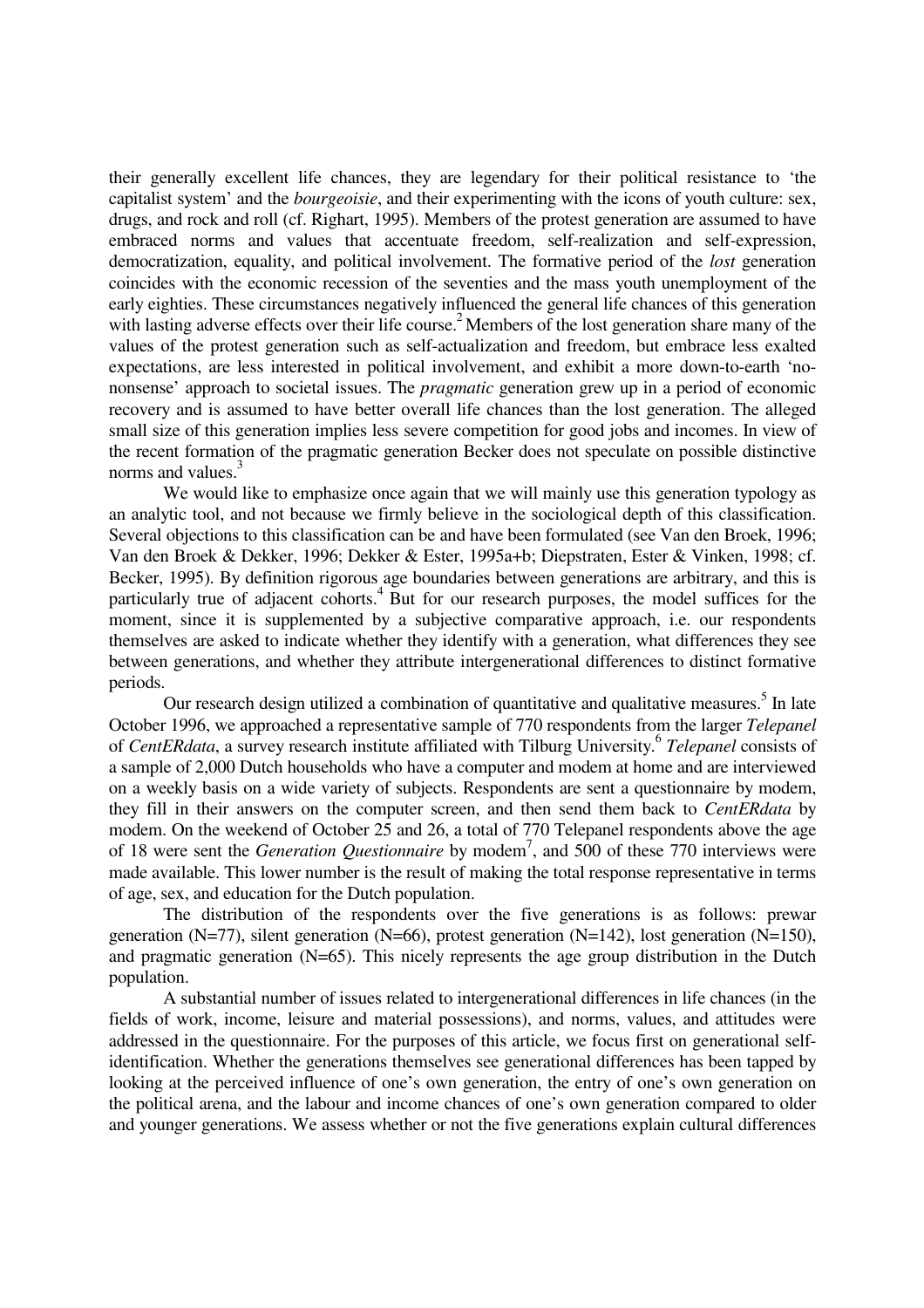between the generations by noting distinct youth experiences in their formative years. The precise wording of the questions will be introduced in the following section. In addition to the prestructured questions, at several moments in the questionnaire we invited the respondents to freely reflect on a number of issues related to intergenerational differences and formative periods.<sup>8</sup> The respondents avid use of this possibility provided meaningful qualitative insights.<sup>9</sup> Some of their thoughts will be included when we analyze our main findings below.

# **4. Results**

# Generational and group consciousness

The core element of Mannheimian generation theory is that people have internalized a prime consciousness of belonging to a generation, and that members of the same generation share a fundamental sense of a common history, and of joint youth experiences marked by unique societal circumstances and events. Is generational self-identification widespread in the Netherlands, and are there differences in identification among the five generations? Our respondents were asked the following question: 'A generation is a group of people who grew up in the same period. Do you consider yourself someone who belongs to a particular generation?' Table 1 reports the results.

# Table 1 about here

The findings clearly illustrate that generational consciousness is strong in the Netherlands, since 70% of the Dutch respondents feel that they are part of a generation. There are notable differences among the generations in this respect, though. In general it can be concluded that the older the generation, the stronger the generational consciousness. However, there is one exception to this rule: members of the lost generation least identify with a generation (albeit more than 50%). This result provides some support for the suggestions of Becker (1997) and the historians Righart and Luykx (1998) that in particular the image of the 'lost generation' is an alter image, making it an 'invented' generation as it were. The pre-war and protest generations, by contrast, seem to dwell more on ego images constructed on the basis of profound 'Schiksalserlebnisse' (World War II and the abandonment of outdated ideas in the cultural revolution of the sixties).

This distinction between alter and ego images makes it mandatory to further investigate the ideas people themselves have about generational consciousness. Do the respondents refer to specific societal events in their formative years when they identify with a particular generation? To a large extent, indeed they do. The oldest and youngest generation, however, describe their generation based on a concept of their present life stage: 'we are the elderly' or 'youth, that's us'. The older generations refer to specific historical events that set their generation apart, including the Depression and the Second World War. 'As a young adult I went through the war' (female, 82), 'my generation started off in the Depression of the 1930s' (male, 67), and was always 'working hard and leading a sober life' (female, 89). The silent generation refers to the war and the postwar economic recovery. 'Evacuation from Arnhem' (female, 64), 'the years '40-'45 were the childhood years of my generation' (female, 62), 'my generation started rebuilding Holland' (male, 60). The protest generation views itself as the postwar generation of baby boomers, but refers less than expected to cultural changes during their formative period: 'flower power, sexual revolution' (male, 49), 'gap generation' (male, 51), 'provo, Beatles' (male, 49). The lost and the pragmatic generation do not so much portray their generation in terms of historical events as in terms of generational style features. It appears that the style preferences mentioned by the lost generation are rather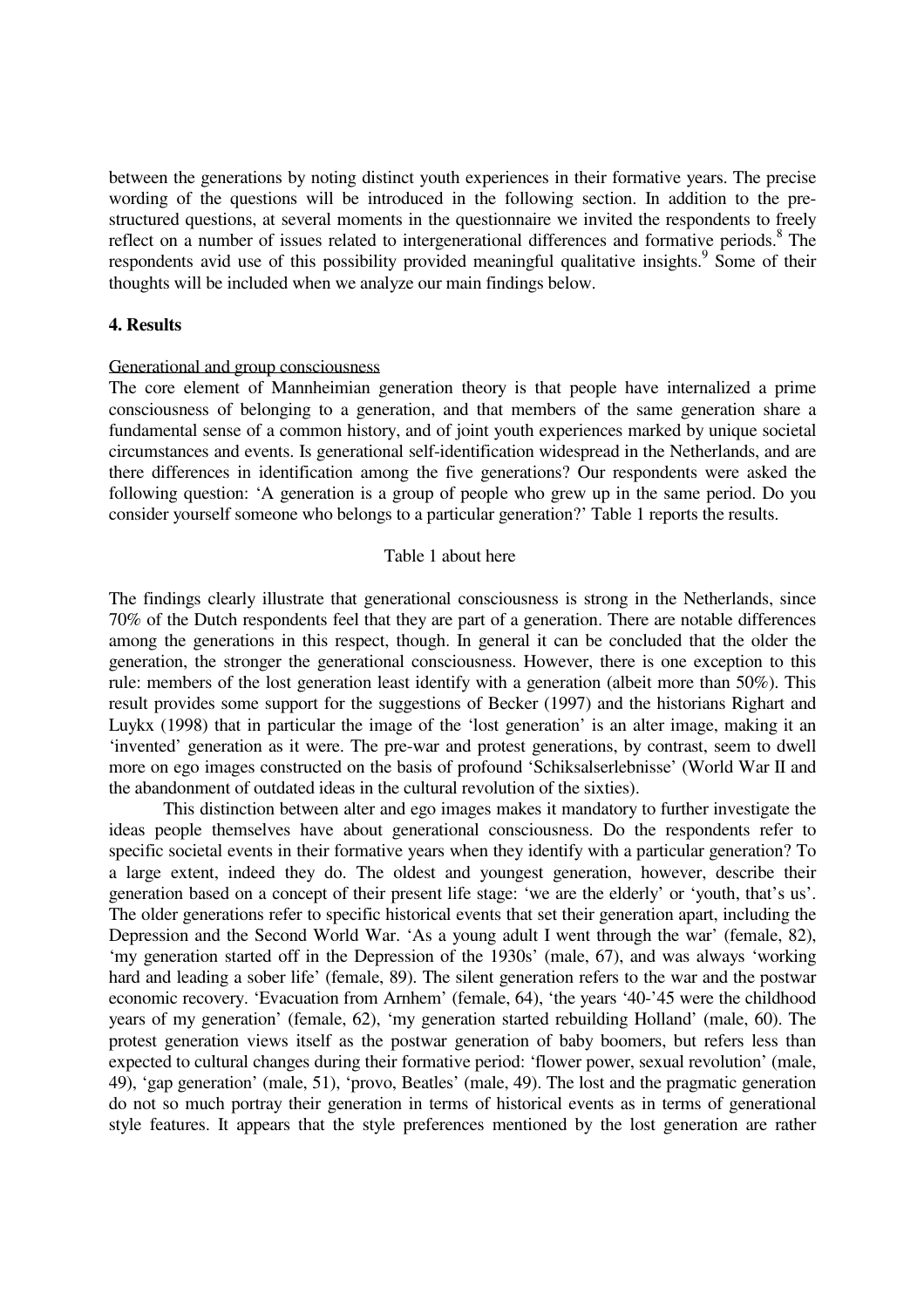heterogeneous, varying from flower power to post-hippie and disco, and by noting values such as freedom and individualism. The lost generation hardly mentions the social events they derive their grievous label from. The pragmatic generation is much more homogeneous in its style pattern: 'rave generation' (male, 22), 'heavy metal' (male, 18), and refers to its large-scale use of computers: 'the first full computer generation' (male, 21).

The interviews also show that generational consciousness is more intense than group consciousness. The Dutch realize that generations are not homogeneous and consist of contrasting groups. Nonetheless, when asked about the groups they affiliated with in their formative years, only 20% on average mention some (less than 10% among the lost generation). The two oldest generations mention religious, institutionalized and adult-led groups, the younger generations mention loosely organized subcultural style groups (rockers, hippies, punkers, hard-core disco music-fans). 10 The question about the groups they did *not* affiliate within their youth yielded a large response. The negative identification with generational groups (units) is much higher than the positive one. The five generations recall an abundance of extreme political or style groups that established the image of their generations, and they almost all dissociate themselves from them.

Generational self-identification can thus be assumed to be quite strong in the Netherlands, particularly among the older generations that are also most likely to attribute generational consciousness to striking historical events in their formative years, whereas the younger generations focus more on style patterns.

#### Generational politics

Recent empirical research in the Netherlands has rejected the widely assumed thesis of profound intergenerational differences – frequently based on the Becker typology - in political orientations and values (see Van den Broek, 1996, and Dekker and Ester, 1995a).<sup>II</sup> But are these conclusions also valid for subjective differences between generations? Do generations attribute the same political influence to their generation as they do to other generations? The first question we asked our respondents in this respect was how they rate the political influence of their generation. Table 2 shows the findings.

#### Table 2 about here

The results appear to confirm common sense perceptions: in a political sense, the oldest (prewar) and the youngest (pragmatic) generation both feel substantially less influential than the other three generations. The protest generation ascribes the most political influence to itself, and thus strikingly confirms its image as pictured in the media and popular narratives about this generation: the former critics of the political establishment are now ardent representatives of the political elite themselves. These political self-perceptions clearly resound in spontaneous remarks made by members of the protest, the prewar, and the pragmatic generation. 'Politics is run by my generation' (male, 54), 'most MPs are of my generation' (male, 49), 'politicians are mainly members of my generation, they determine politics' (female, 43). Especially the prewar generation experiences a fading political influence: 'Politicians feel that our generation is too old and is played out' (male, 81), 'the elderly have no power position' (male, 76), 'the world of politics does not listen to people who live on a pension and thus on the poverty line' (female, 68). Members of the pramatic generation also experience problematic access to the political domain: 'There are hardly any politicians younger than 35, so it is difficult to voice young people's views' (male, 24), 'my generation often demonstrates but it doesn't change a thing' (female, 24). Respondents were also asked directly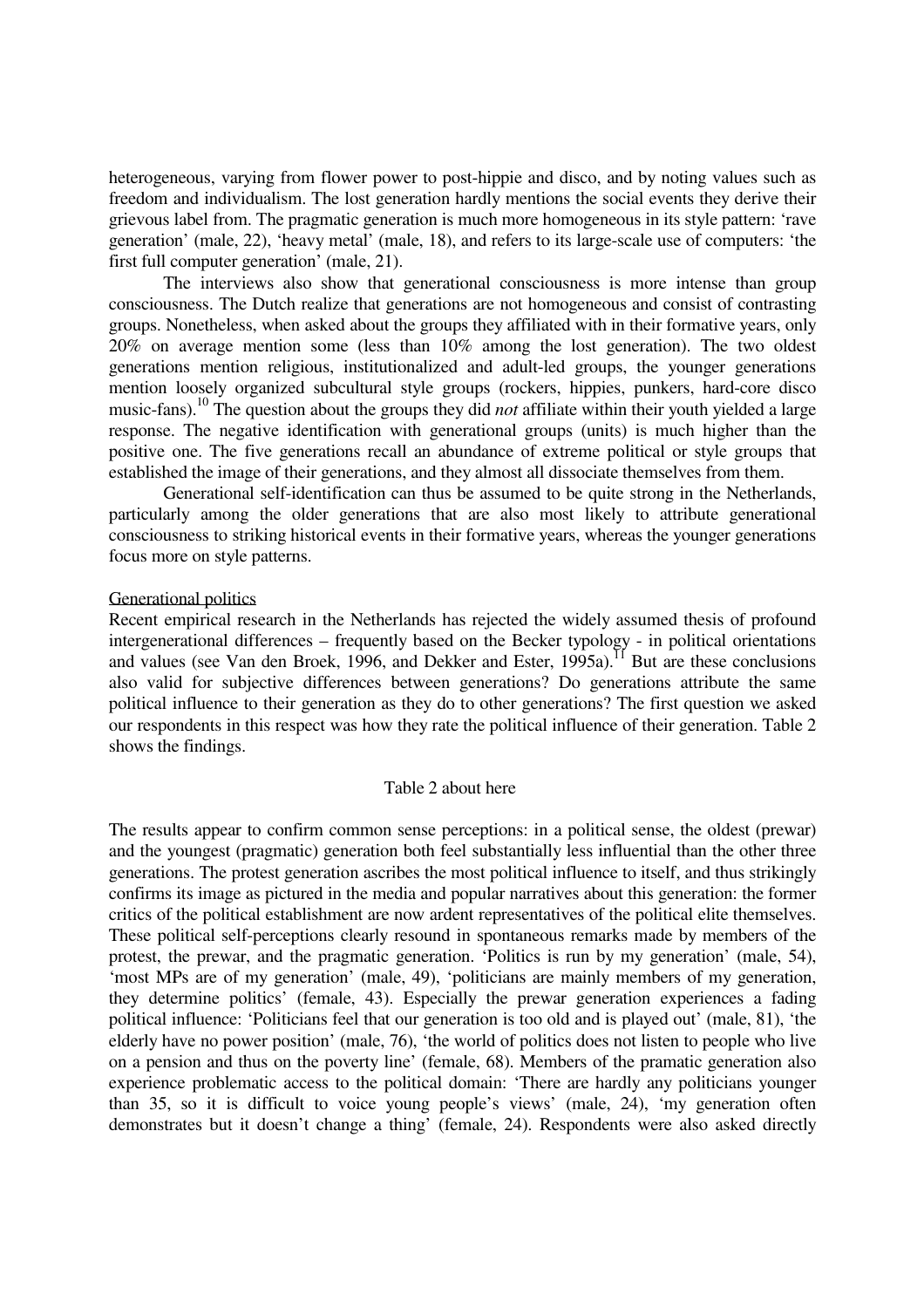whether they think the world of politics takes them seriously: 'Do you feel the world of politics listens to your generation?' Table 3 shows the outcomes.

#### Table 3 about here

Again a considerable majority of the protest generation states that politicians do indeed pay attention to their demands. 'My generation is in control, so they listen to us' (female, 53). Once more, the prewar and the pragmatic generation in both feel their voice is not heard. 'If government cuts down it is always the elderly who are the victim' (female, 79), 'everyone over 50 is considered useless' (female, 63), 'students are pushed in two directions: they have to finish school faster and they have to take part-time jobs' (male, 22).

# Generational opportunities

Now that we have some initial insight in whether the Dutch express generational consciousness and whether in their own view, generations play a different role in the political field, we move to the issue of perceived intergenerational contrasts in the domain of labour and income. According to generation theorists, life chances in this domain are the best indicators of intergenerational distinctions. Moreover, work and income are of essential importance to the life course of generations. In this context, the respondents were explicitly asked to rate the job and income chances of their generation as compared with older and younger generations. Table 4 and 5 summarize the findings.

#### Table 4 about here

In general the job and income chances of one's own generation are estimated as being equal or better than those of *older* generations. These estimates vary by generation, though. Members of the silent generation most frequently note that their chances are better. The protest generation comes second, and members of the lost and the pragmatic generation feel that their job and income chances are worse than those of older generations. 'At our age, the older generations had less difficulty finding a job' (female, 32), 'the elderly prospered during the postwar recovery when manpower was in demand' (female, 31), 'nowadays most young people have flex jobs, but the older generation usually had steady full-time jobs' (female, 21 ). What about the mirror image: job and income chances compared to *younger* generations? Table 5 shows the figures.

#### Table 5 about here

Almost half (47%) the Dutch respondents rate their job and income chances as roughly equal to those of the younger generations. Again, strong intergenerational differences are observed. Once again a relative large proportion (58%) of the members of the silent generation believe their chances are better than those of the younger generations, followed by the protest generation  $(42\%)$ . These optimistic views are illustrated by the following quotations. 'In the past there was always work for the older generations, and even though the younger generations are better educated, they rarely have lifetime jobs' (male, 61), 'my generation was lucky that there was labour scarcity, later generations were confronted with huge unemployment' (male, 50), 'the gap between well and poorly educated youth is becoming bigger, resulting in a poorer distribution of work and income' (male, 54). A majority of the youngest (lost and pragmatic) generations believes its chances are much the same as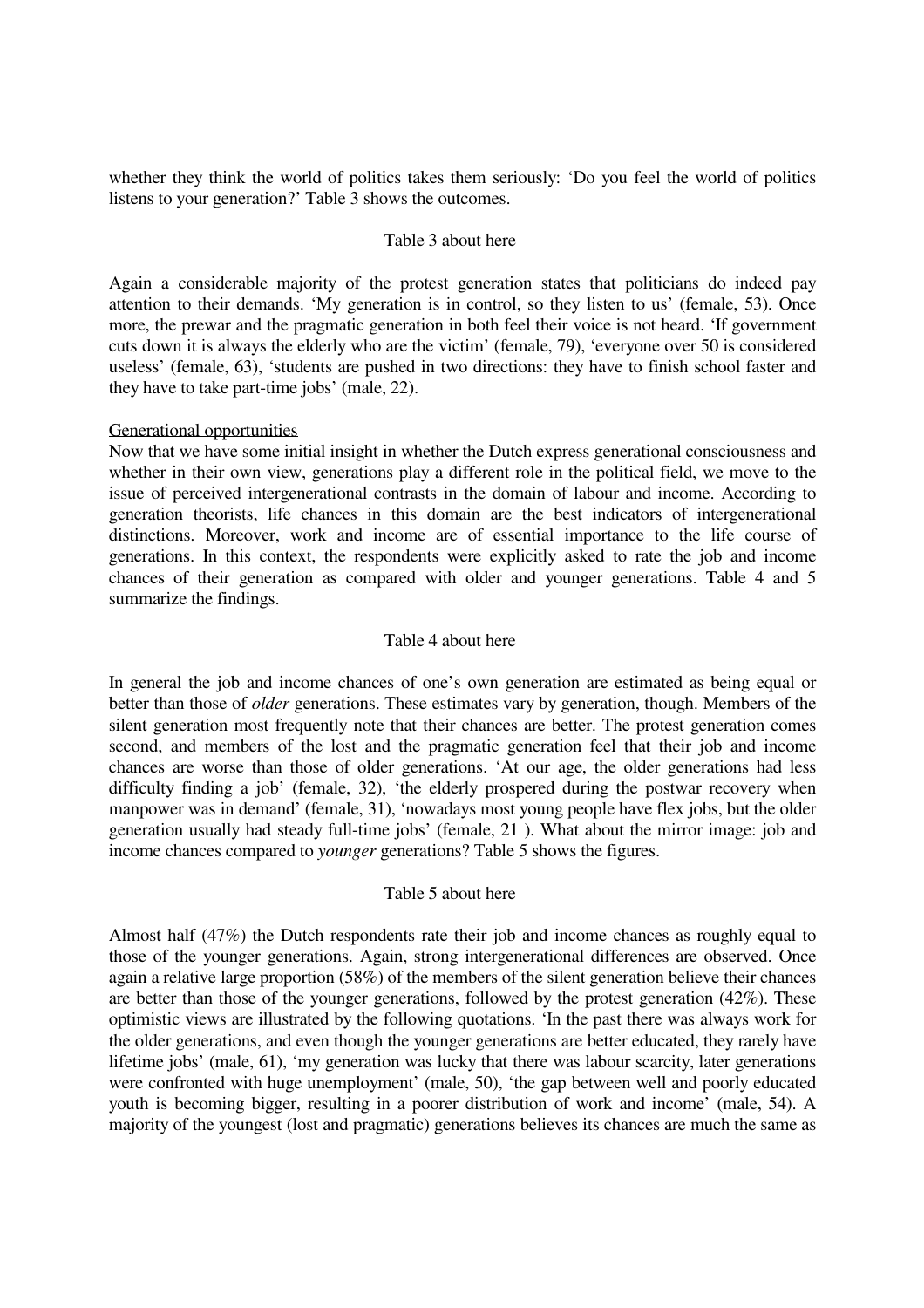those of younger generations. Combining Tables 4 and 5 leads to the conclusion that comparing the job and income chances of one's own generation with those of older *and* younger generations, the silent generation is clearly the most optimistic, and the lost and the pragmatic generations are the least optimistic.

# Generational perceptions and youth experiences

So far we have detected intergenerational differences in generational consciousness, political influence, and life chances in the field of work and income. But generation theory, at least in the Mannheimian tradition, also stresses that generations differ as regards basic norms and values. Advancing our subjective comparative approach, we first examine whether the generations themselves perceive these differences between generations, and whether they attribute them to distinctive experiences in each generations formative years. Following Van den Broek and Dekker (1996) four fields have been selected that are the object in public debates and media stories of assumed intergenerational controversies: attitudes towards work, music, book or movie preferences, political attitudes, and norms and values with respect to raising children, family, and sexuality.These public debates and media stories often assume that younger generations differ from older ones in terms of a somewhat looser work ethic (less sense of duty, a stronger focus on selfrealization), modern music, book or film preferences more progressive attitudes towards political and societal issues and more liberal views about raising children, family, and sexuality. We asked the respondents to indicate whether they think their generation differs in these respects from other generations. The results are given in Table 6.

# Table 6 about here

In the minds of the Dutch, generations differ much more in terms of music, book, and movie preferences and values concerning raising children, family, and sexuality than in their attitudes towards work and politics. This is quite surprising, since most generation typologies underline differences in work orientations and political views. Ultimately, this reveals a striking contrast between the public disputes about intergenerational divergence and the subjective comparative judgements by the generations themselves. It is important to see whether the five generations vary as far as these judgements are concerned. This is indeed the case, as Table 7 shows.

# Table 7 about here

The majorities of all generations believe that generations differ substantially in their music, book, and movie preferences. No significant intergenerational differences have been observed in this respect. The same holds true for political views, but in the opposite way. All generations state that their generation does not essentially differ as far as these views are concerned. Opinions about differences in attitudes to work do exhibit contrasts between the generations. Though the generations feel that attitudes to work do not mirror intergenerational dissimilarities, this notion is somewhat less shared by the prewar and silent generation. The reverse is true with respect to norms and values related to raising children, family and sexuality. Though all generations do experience strong intergenerational differences in this field, these differences are particularly stressed by the two older generations.

The key issue is whether the respondents attribute their attitudes to work, style preferences, political views, and values and norms concerning raising children, family and sexuality to their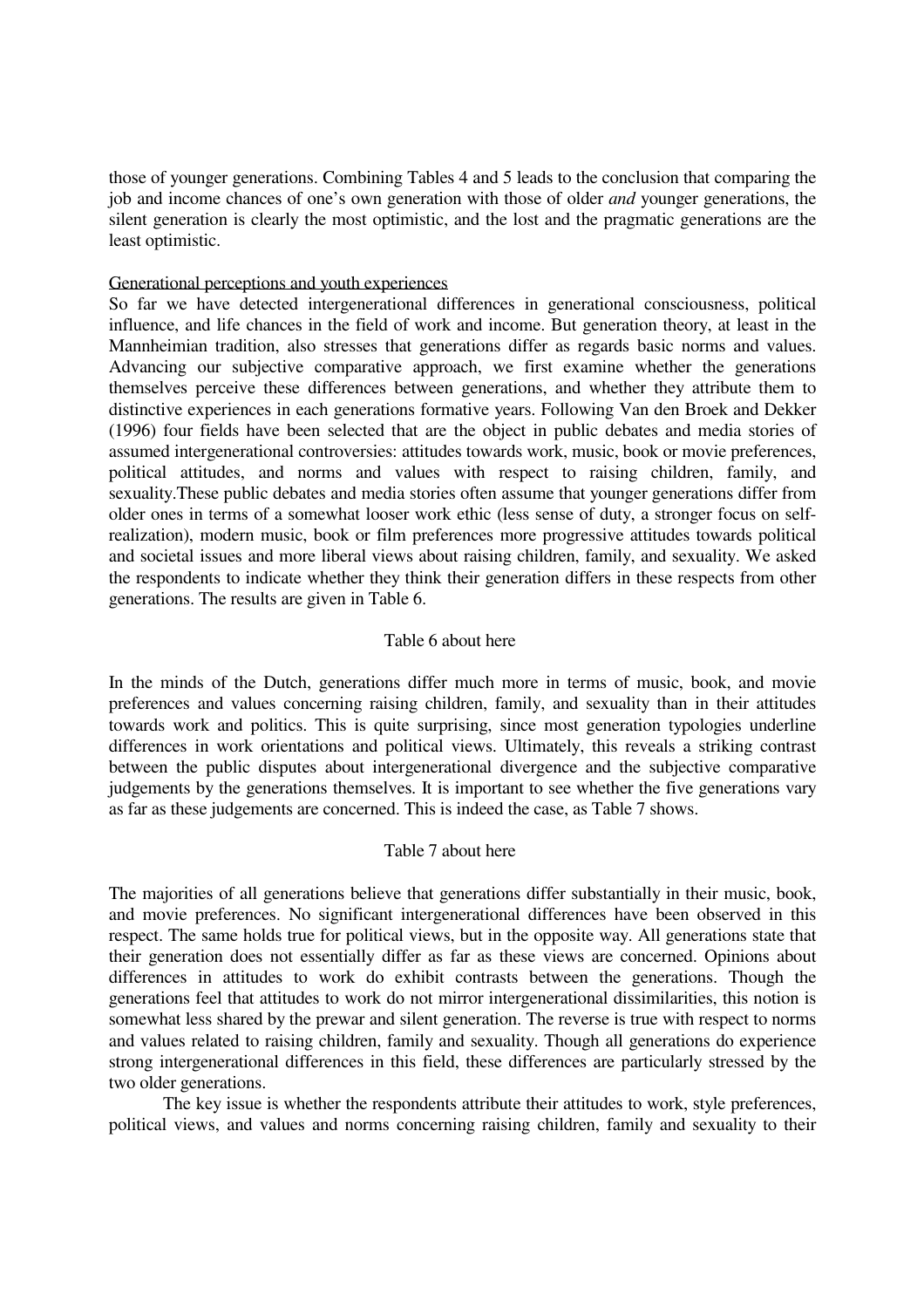formative period, the years when they grew up. In order to see whether the respondents apply a generational perspective in explaining the intergenerational differences, they were asked how important personal experiences in their youth were for each of the four fields. The outcomes are presented in Table 8.

# Table 8 about here

Attitudes to work and norms and values with respect to raising children, family and sexuality are the most strongly related to experiences in one's formative years. It is mainly in these two fields that the Dutch indicate that youth experiences still influence their present attitudes. This is far less true of political views and style preferences. Politics not only plays a rather limited role in the perception of intergenerational differences, *but* also as regards the influence of dominant youth experiences. This nicely concurs with the conclusion drawn by Van den Broek and Dekker (1996: 20) that 'some form of generational thinking can be observed among a large part of the population, but the political field only plays a minor role in the subjective experience of generations' (our translation).

Comparing Tables 8 and 7, it follows that attitudes to work and style preferences change places. Though the majority of the generations indicate that their style preferences strongly differ from those of the other generations, they hardly attribute these differences to any crucial experiences in their formative years. Conversely, though generations only perceive small intergenerational contrasts in attitudes to work, they do feel that youth experiences are quite crucial with respect to these attitudes. In short: the Dutch primarily emphasize the relevance of their formative period to their present attitudes towards work, and their norms and values in the domain of raising children, family and sexuality. Do some generations perceive a stronger importance of youth experiences with respect to these attitudes, norms and values? Table 9 outlines the answer.

#### Table 9 about here

All generations believe that theirs is distinct from the other generations as regards style preferences, but at the same time they feel their formative period is of limited importance to their present style preferences. These preferences thus are important intergenerational cultural markers, but the markers are not interpreted in a generational perspective by generations themselves. Norms and values as regards raising children, family and sexuality truly differentiate the generations, and this is all the more true of the older generations. Moreover, all generations feel their formative period is crucial to understanding their present norms and values, which is indicative of a subjective generational perspective. This is especially the case with the older generations. Political views are not viewed as features that set the generations apart. Although as such formative period experiences are not felt to be of great importance to present political attitudes, the generations differ slightly in their emphasis: the older generations emphasize the relevance of the formative period in this context. A similar conclusion holds true as regards attitudes to work. In general, the respondents argue that these attitudes do not reflect a generation gap. They do however believe that formative period experiences substantially affect their present attitudes to work. This biographical notion is particularly shared by the older generations.

There is thus no reason to conclude that there are strong intergenerational differences in all four fields, or that they are equally strong with respect to unique aspects of one's formative years. The findings provide mixed support. The Dutch most clearly feel that norms and values with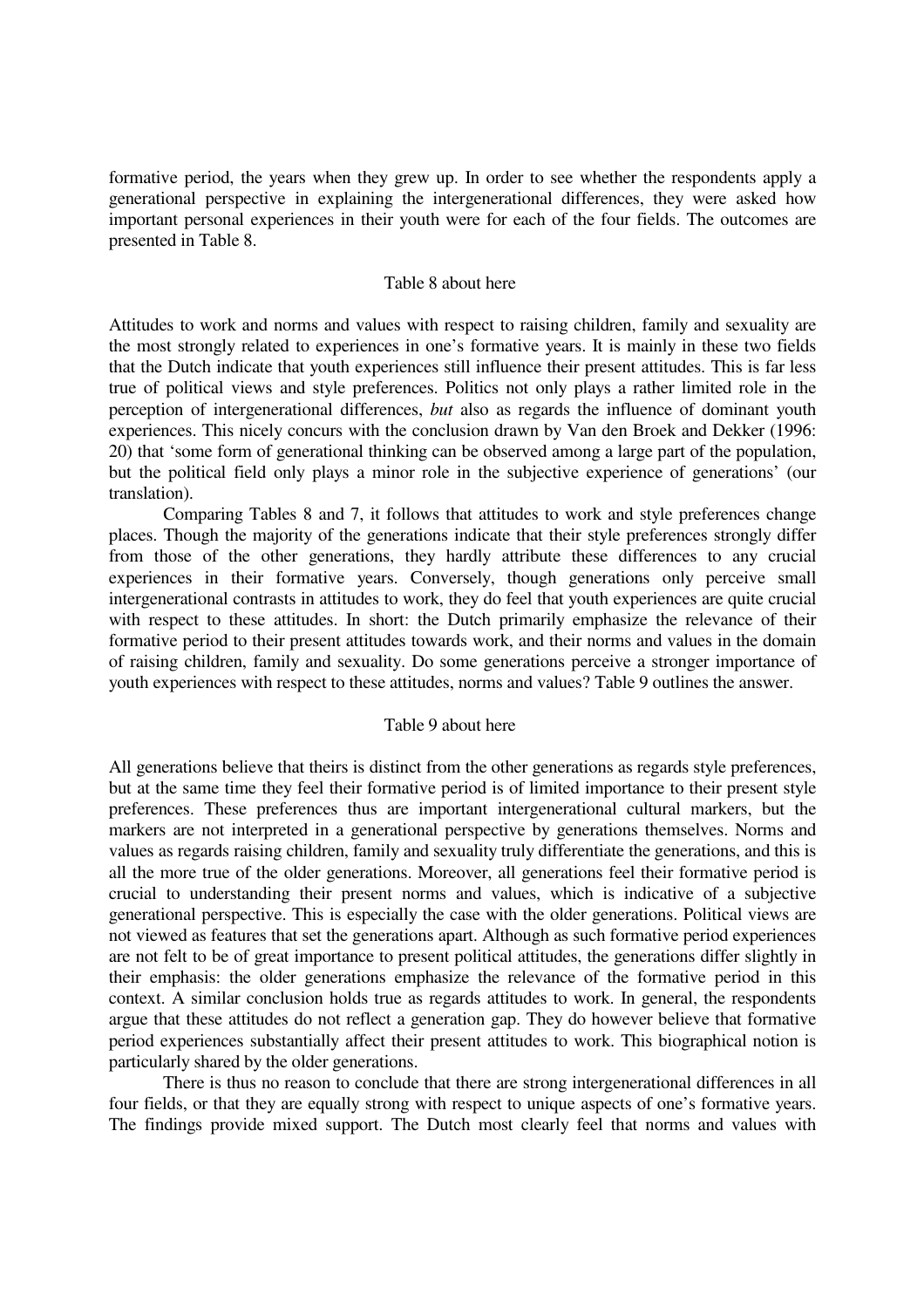respect to raising children, family and sexuality differentiate their generation from the other generations, and they relate this to their formative period. In short, the clearest differences between generations are felt to be the ones pertaining to family values, and this is something that is explained in terms of a generational perspective. This perspective is particularly stressed by the older generations. It has to be noted, though, that given the non-longitudinal nature of our study, there is no way of knowing whether the observed intergenerational differences are a direct consequence of generation membership, period effects, or age effects.<sup>12</sup>

# Generational consciousness effects

One issue remains. We have observed that generational consciousness is quite substantial in the Netherlands. We can hypothesize that intergenerational differences are more pronounced among generation members who display a firm sense of belonging to a generation than among members who do not. We can argue that generational consciousness thus sharpens intergenerational contrasts within generations, although this has generally not proved to be the case. Generational consciousness has a limited added value when it comes to detecting stronger differentiations between generations.<sup>13</sup> There are some interesting exceptions to this rule though. Some important effects of generational consciousness over and beyond objective generation membership have been observed: individuals who identify with their generation are more optimistic about their work and job chances compared to younger generations, feel that the world of politics listens to them, are more politically interested, and exhibit more political trust. They seem to connect better with the outside world. This finding can well be understood in the framework of the Mannheimian concept of generations. Generational consciousness assumes that the members of a generation are aware of sharing social circumstances and events. In this sense, generational consciousness presupposes societal commitment based on active cognizance of these circumstances and events. Awareness of being part of a generation is fed by an explicit and shared focus on basic social and political developments in society. Generational consciousness substantiates social involvement.

# **5. Conclusions**

Generational consciousness appears to be widespread in Dutch society, and not only among the older generations. Dutch generations do experience a shared destiny, but this strong awareness does not necessarily create a sharp generation gap. On the contrary, intergenerational solidarity is greater than is often assumed (Diepstraten, Ester & Vinken, 1998). What then does it mean if people identify with their generation? Generational consciousness seems to reflects a need to bestow a positive structure upon one's personal biography and feel connected with one's contemporaries, rather than a strong emphasis on lasting intergenerational demarcation lines. Our interviews clearly demonstrate that the Dutch like to talk about their formative years and do so in imaginative and somewhat nostalgic terms. They experience a shared destiny without perceiving any unequivocal difference in the objective and subjective chances, norms and values of various generations. Moreover, generational consciousness seems to indicate social commitment. Individuals who identify with their generation are more likely to be interested in politics, to trust politics, to feel their voice is heard in the political arena, and to be more optimistic about their work and job chances compared to younger generations. And people with low generational awareness exhibit greater social isolation and indifference. It seems that generational consciousness is a prerequisite for social cohesion and social action.

Generational consciousness may be strong, but it does not penetrate all the areas of society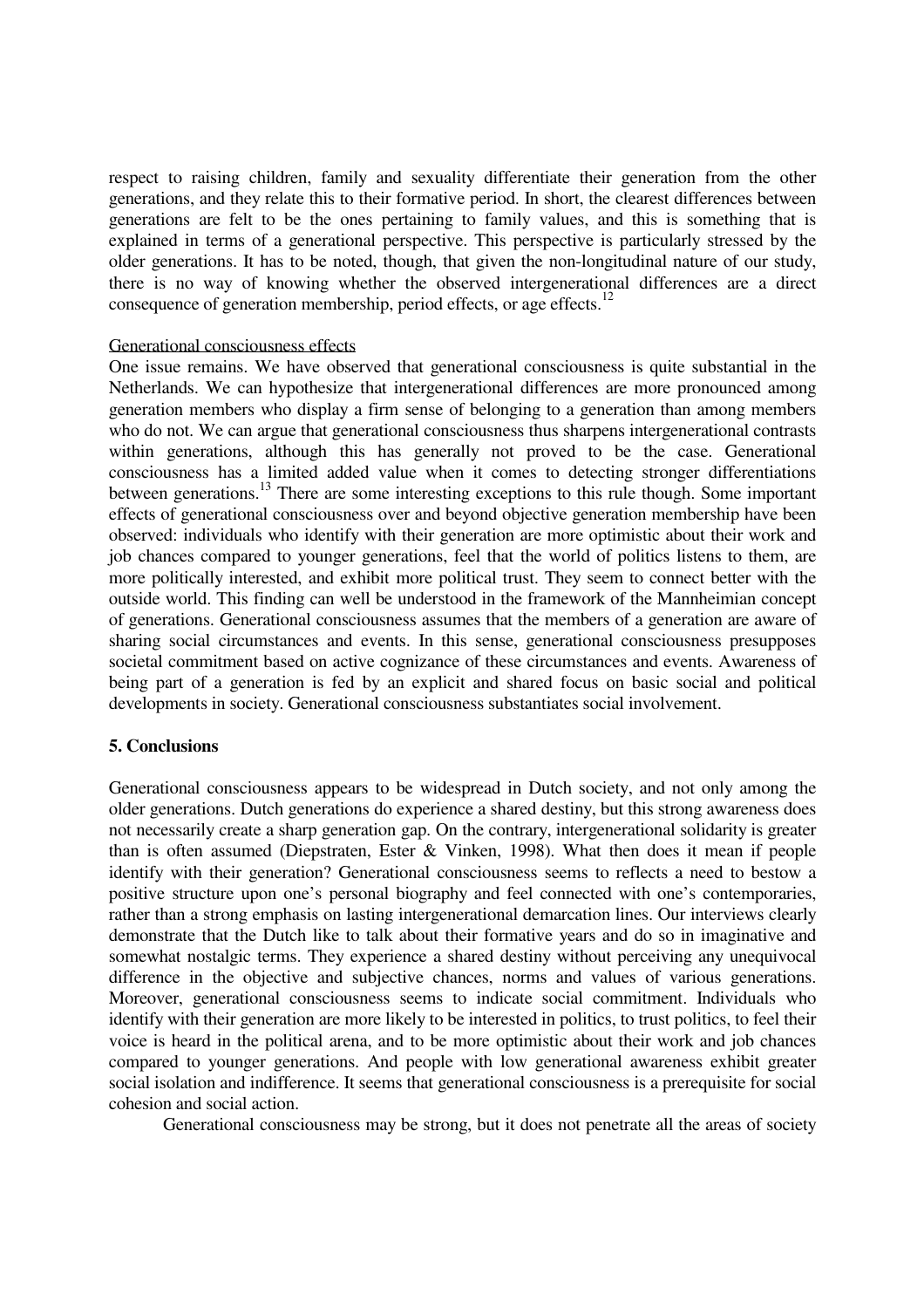in the same way. Contrary to popular media narratives, attitudes to politics and work do not dominate the intergenerational debate. People themselves feel that generations are much more divided by style preferences (music, books, movies) and contrasting norms and values with respect to raising children, family and sexuality. The private domain appears to be more important than the public one when the Dutch contemplate intergenerational differences.

Studying generations by focusing on personal experiences and perceptions has three important theoretical consequences. Firstly, it necessitates a thorough examination of the differences between ego and alter images. Our subjective comparative approach shows that the ego and alter images of generations can be traced and portrayed. The approach moves beyond the trend toward objective 'generational accountancy' that dominates much of mainstream generation research. Though we do not dispute the importance of mapping objective intergenerational differences in life chances, we emphasize that the generational ego and alter images of these chances exist by virtue of the perceptions of the generations themselves. It does not make sense to look for a lost generation, for instance, now that we know this generation perceives itself as very advantageous in almost every way. The emphasis on ego and alter images is also very much in line with the classic Mannheimian generation approach, which holds that people *conscious* of sharing historical and societal 'Schicksale' feel part of a generation. Moreover, it is in keeping with the sociological tradition that views human action as meaningful and explains human behavior on the basis of values, norms, goals, preferences and of course restrictions. Secondly, an important task is to further theorize generational consciousness as a sensitizing concept. It does concur with a clear repudiation of a cutting 'generation gap', but does not seem to have a presence in all the various fields of life. Thirdly, including a subjective comparative dimension implies that other issues become more relevant. Research on intergenerational differences should devote more attention to the private domain, especially to norms and values regarding education, family and sexuality. Our findings indicate that it is particularly in this domain that generations experience the large differences they attribute to the period they grew up in. But has this always been the case and will it continue to be in the future? How are youth experiences in the private domain related to events and circumstances in the public domain? Are the experiences the strongest that directly connect personal histories to national history or are they non-related?<sup>14</sup> The three consequences strongly underline the future responsibility of 'bringing man back' into generation research. Adressing these consequences requires thorough and by all means longitudinal studies that make it possible to examine age, period, and cohort effects.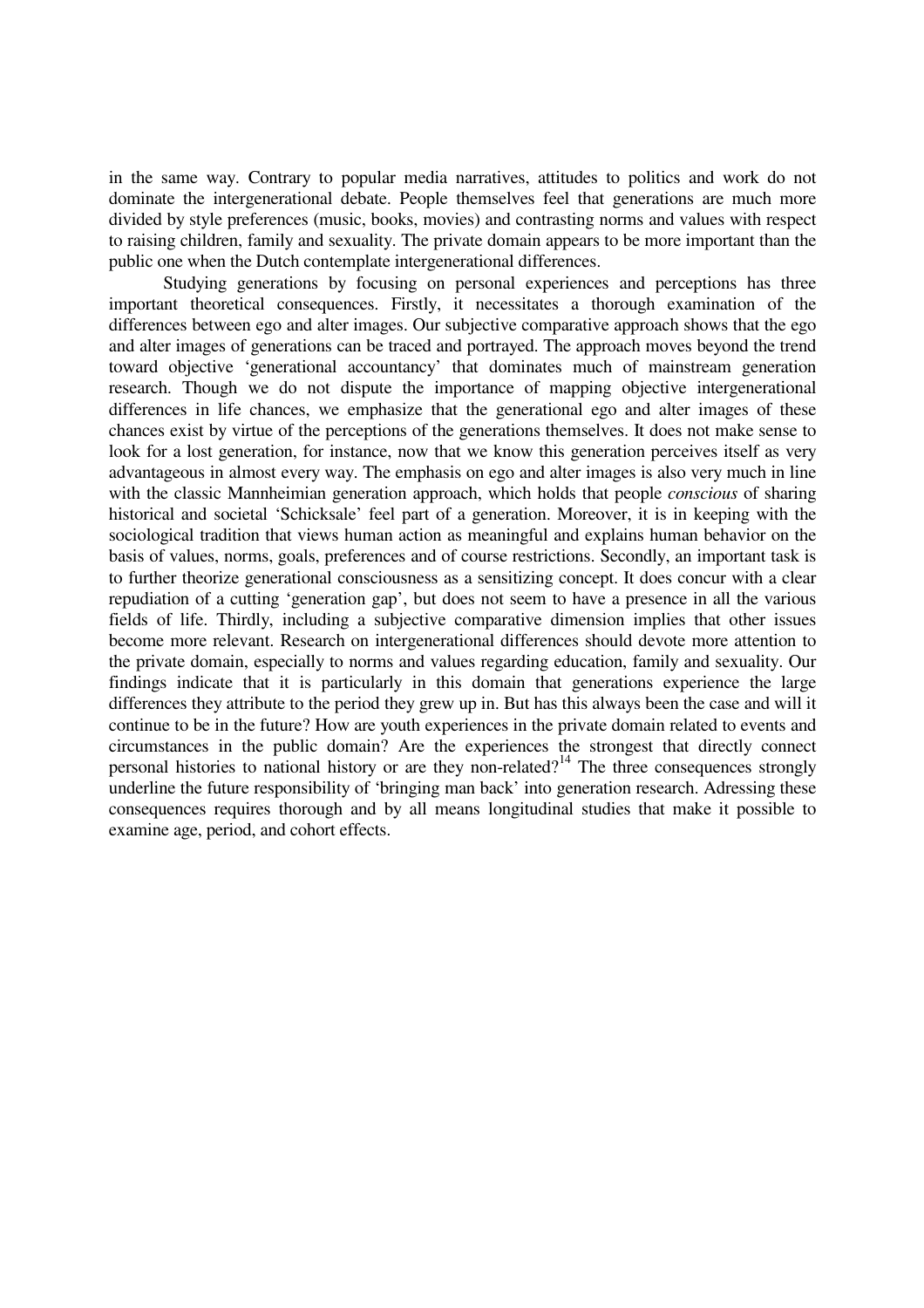#### **Notes**

1 See internet: http://drc3.kub.nl:3269/generaties/mg.html. A revised version of this article was presented at the XIVth World Congress of Sociology, July 26-August 1, 1998, Montreal, Canada. We especially thank the participants of the RC34-session 'Citizenship and Participation' for the positive dialogue and their very helpful comments.

2 Recently, though, Becker re-evaluated the life chances of the lost generation and concluded that they are better than was estimated some years ago (Becker, 1997).

3 See for an internationally comparative trend study about social and cultural positions of this generation *The future of young generations* (Van Bommel, Ester & Vinken, 1995).

4 To avoid this problem, Becker distinguishes between 'core cohorts' and 'boundary cohorts'. This yields the following core cohorts: prewar generation (1920), silent generation (1935), protest generation (1947), lost generation (1960) and pramatic generation (undecided).

5 The study was commissioned by the Dutch Associated Press (GPD), and we thank them for their financial support. We also thank Dick van de Peyl and Karin Swiers of GPD for their support and crucial input.

6 See Diepstraten, Ester and Vinken (1998: 31-36) for full details on the sampling and data collection.

7 See Blankert *et al*. (1998) for detailed information about *Telepane*l.

8 Space was limited to one computer screen per issue.

9 See Mackay (1997) for an interesting qualitative study on three generations in Australia, and Miedzian and Malinovich (1997) for an extensive study of three generations of women in America.

10 For an elaboration on the value impact of the informal affiliations of young people as opposed to older generations, see the study *Political values and youth centrism* (Vinken, 1997).

11 Recently, the political profile of Generation X, the 'twenty something' generation, became a new issue on the generation research agenda, see e.g. Craig and Bennett (1997).

12 See Diepstraten, Ester, and Vinken (1998: 26-29) for this classic problem of unraveling age, period, and cohort effects in non-longitudinal studies.

13 Use was made of analysis of variance and covariance (ANOVA).

14 See the work of Schuman and Scott (1989).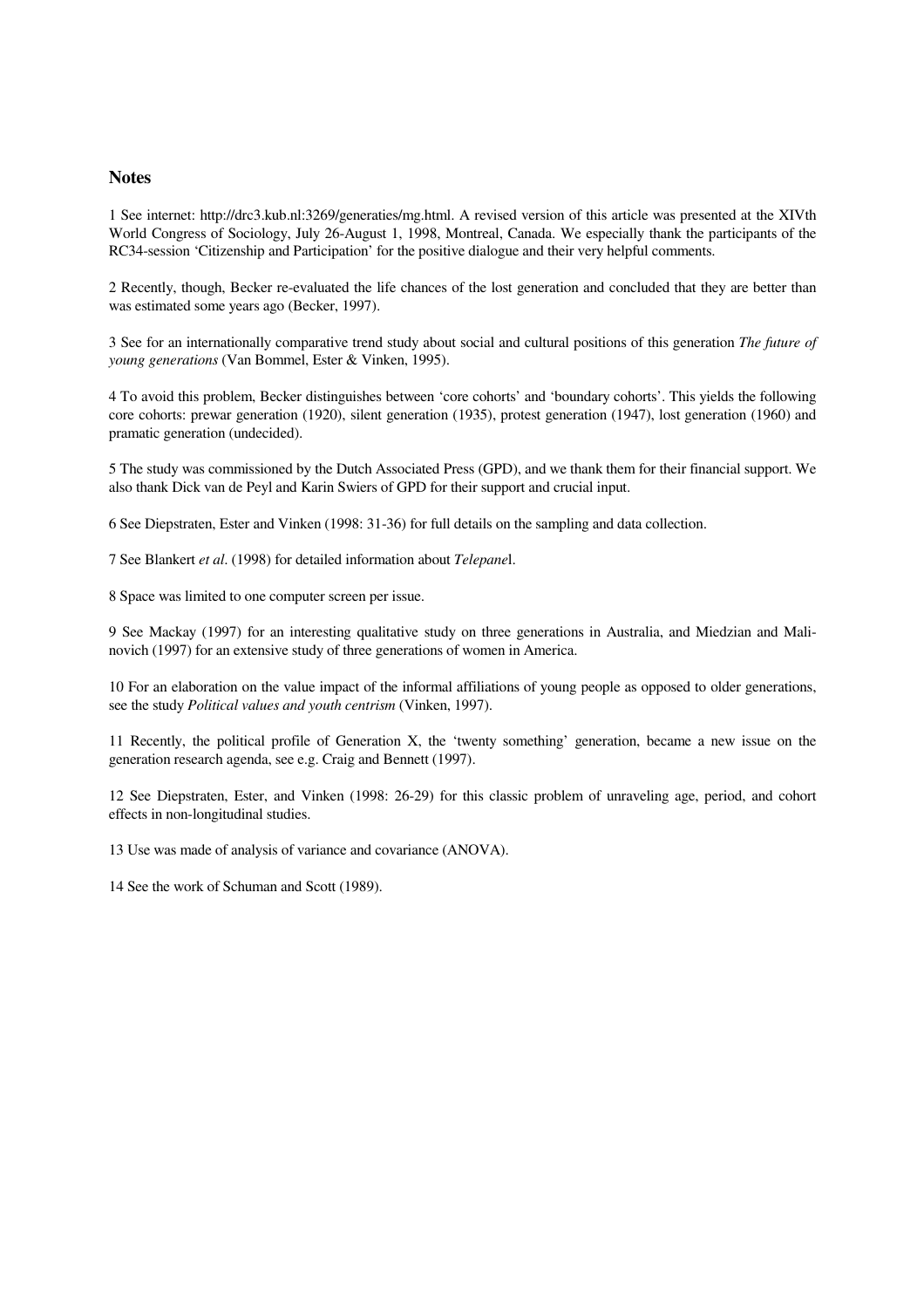# **References**

- Ashford, S. & Timms, N. (1992). *What Europe thinks. A study of Western European values.* Aldershot: Dartmouth.
- Becker, H.A. (1990). Dynamics of life histories and generations research. In H.A. Becker (Ed.), *Life histories and generations* (pp. 1-58). Utrecht: ISOR.
- Becker, H.A. (1992). *Generaties en hun kansen.* Amsterdam: Meulenhoff.
- Becker, H.A. (1995). Onderzoek naar generaties. Een reactie op Dekker en Ester. *Acta Politica*, 30, 351-354.
- Becker, H.A. (1997). *De toekomst van de verloren generatie.* Amsterdam: Meulenhoff.
- Blankert, W., Conijn, M.A., Felix, A.F.M., Sikkel, D. & Vis, C.M. (1998). *Data quality at a Telepanel. A research program.* Tilburg University: *CentERdata.*
- Bommel, M. van, Ester, P. & Vinken, H. (1995). *The future of young generations. A comparative trend study among the cultural seismographs of Western societies.* Tilburg/Eindhoven: IVA Tilburg/HBRC Philips Corporate Design.
- Broek, A. van den (1996). *Politics and generations. Cohort replacement and generation formation in political culture in the Netherlands.* Tilburg: Tilburg University Press.
- Broek, A. van den, & Dekker, P. (1996). *My generation - An und/oder für sich? Een verkenning van het (politieke) generatiebesef in Nederland.* Paper presented at the Day for Political Scientists 1996, Doorn.
- Craigh, S.H. & Bennet, S.E. (1997). *After the Boom*. The politics of Generation X. Lanham: Rowman & Littlefield Publishers, Inc.
- Dekker, P. & Ester, P. (1993). *Social and political attitudes in Dutch society.* Rijswijk/Den Haag: SCP/VUGA.
- Dekker, P. & Ester, P. (1995a). Political attitudes in a generational perspective. The Netherlands, 1970-1992. *Acta Politica*, 30, 57-74.
- Dekker, P. & Ester, P. (1995b). De empirische waarde van generatietypologiën. Repliek. *Acta Politica*, 30, 355-359.
- Deth, J., van & E. Scarbrough (Eds.). (1995). *The impact of values* (Beliefs in government) Volume 4. Oxford (etc.): Oxford University Press.
- Diepstraten, I., Ester, P. & Vinken, H. (1998). *Mijn generatie. Zelfbeelden, jeugdervaringen en lotgevallen van generaties in de twintigste eeuw.* Tilburg: Syntax Publishers.
- Dilthey (1875). *Uber das Studium der Geschichte der Wissenschaften vom Menschen der Gesellschaft und dem Staat* (In Ges. Schr. Bd.V, pp. 36-41).
- Erikson, R. & Goldthorpe, J.H. (1992). *The constant flux: A study of class mobility in industrial societies*. Oxford: Clarendon Press.
- Ester, P., L. Halman & R. De Moor (1994). *The individualizing society. Value change in Europa and North America*. Tilburg: Tilburg University Press.
- Halman, L. (1991). *Waarden in de westerse wereld*. Tilburg: Tilburg University Press.
- Inglehart, R. (1997). *The silent revolution. Changing values and political styles among Western publics*. Princeton/Guildford: Princeton University Press.
- Inglehart, R. (1990). *Culture shift in advanced industrial society.* Princeton: Princeton University Press.
- Inglehart, R. (1997*). Modernization and postmodernization. Cultural, economic and political change in 43 societies*. Princeton: Princeton University Press.
- Jansweijer, R.M.A. (1996). *Gouden bergen, diepe dalen. De inkomensgevolgen van een betaalbare*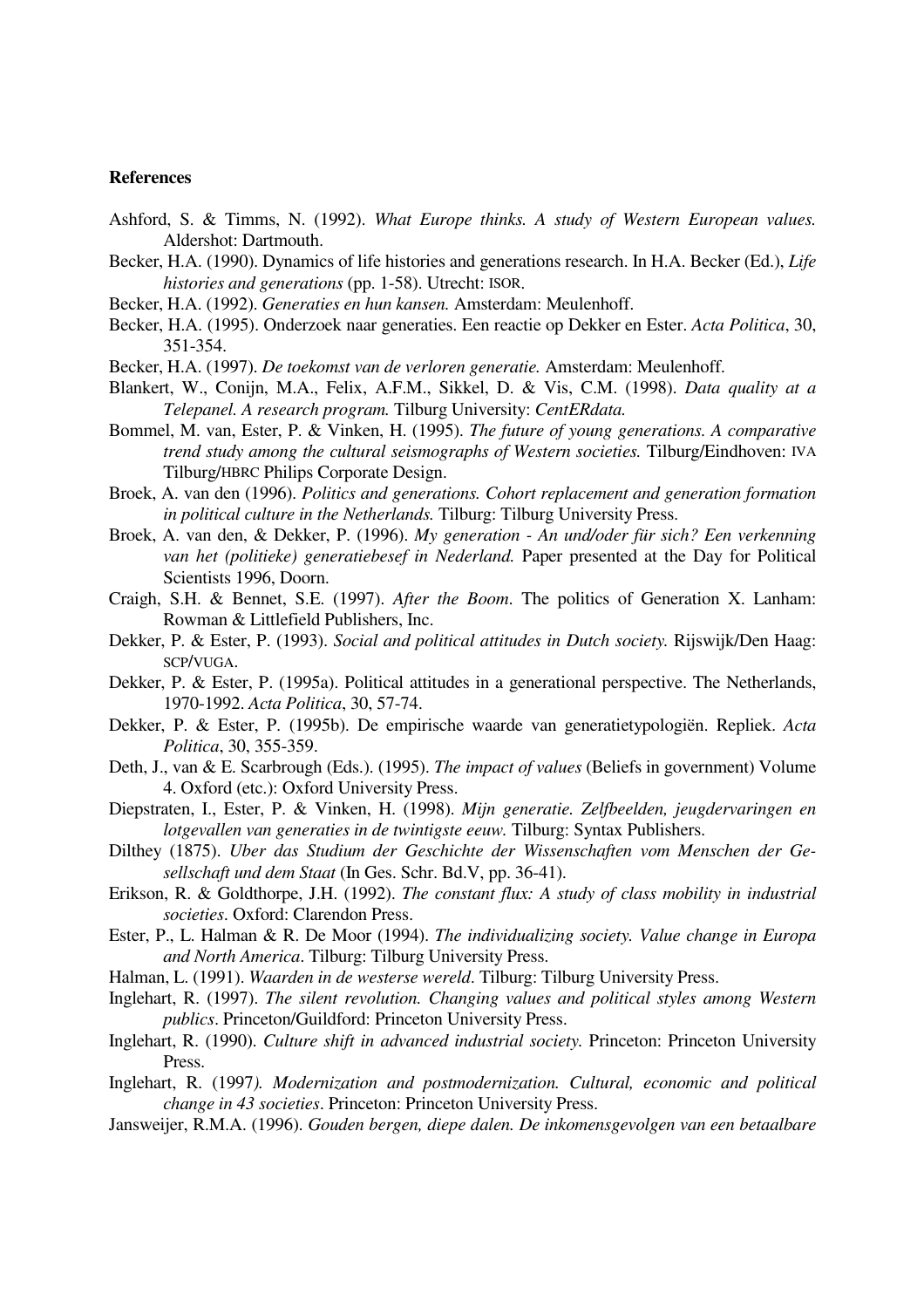*oudedagsvoorziening* (Wetenschappelijke Raad voor het Regeringsbeleid. Voorstudies V92). Den Haag: Sdu Uitgevers.

- Laslet, P. & Fishkin, J.S. (eds) (1992). *Justice between age groups and generations.* New Haven: Yale University Press.
- Mannheim, K. (1952). The problem of generations. *In his Essays on the sociology of knowledge* (edited by P. Kecskemeti). New York: Oxford University Press (pp. 276-322). Originally published in 1928/1929.
- Mackay, H. (1997). *Generations*. Baby boomers, their parents & their children. Sydney: Macmillan.
- Miedzian, M. & Malinovich, A. (1997). *Generations. A century of women speak about their lives*. New York: The Atlantic Monthly Press.
- Moor, R.A. de (ed). (1995). *Values in Western societies*. Tilburg: Tilburg University Press.
- Righart, H. (1995). *De eindeloze jaren zestig. Geschiedenis van een generatieconflict.* Amsterdam/Antwerpen: De Arbeiderspers.
- Righart, H. & Luijkx, P. (eds) (1998). *GeneratieMix. Leeftijdsgroepen en cultuur.* Amsterdam/Antwerpen: Uitgevrij de Arbeiderspers.
- Rijsselt, R.J.T. van & Hermkens, P.L.J. (1990). Income developments between 1974 and 1983: A comparison between birth cohorts in the Netherlands. In H.A. Becker (ed), *Life histories and generations* (pp. 275-288). Utrecht: ISOR.
- Rijsselt, R.J.T. van & Knipscheer, C.P.M. (1993). De verloren generatie en de intergenerationale solidariteit. In P. Hermkens, A. Beekes & K. Sanders (eds), *Sturen tussen sociologie en beleid* (pp. 149-176). Amsterdam: Thesis Publishers.
- Sachmann, R. & Weymann, A. (1994). *Die Technisierung des Alltags. Generationen und technische innovationen*. Frankfurt: Campus Verlag.
- Sanders, K. & H.A. Becker (1994). The transition from education to work and social independence. A comparison between the United States, the Netherlands, West Germany, and the United Kingdom. *European Sociological Review*, 10, 135-154.
- Shavit, Y. & H.-P. Blossfeld (eds). (1992*). Persistent inequality: Changing educational stratification in thirteen countries*. Boulder: Westview Press.
- Schuman, H. & Scott, J. (1989). Generations and collective memories. *American Sociological Review*, 54, 359-381.
- SCP (1996). *Sociaal en cultureel rapport 1996.* Rijswijk/Den Haag: SCP/VUGA.
- Tempkin, L.S. (1992). Intergenerational inequality. In P. Laslett & J.S. Fishkin (eds), *Justice between age groups and generations* (pp. 169-205). New Haven: Yale University Press.
- Vinken, H. (1997). *Political values and youth centrism. Theoretical and empirical perspectives on the political value distinctiveness of Dutch youth centrists.* Tilburg: Tilburg University Press.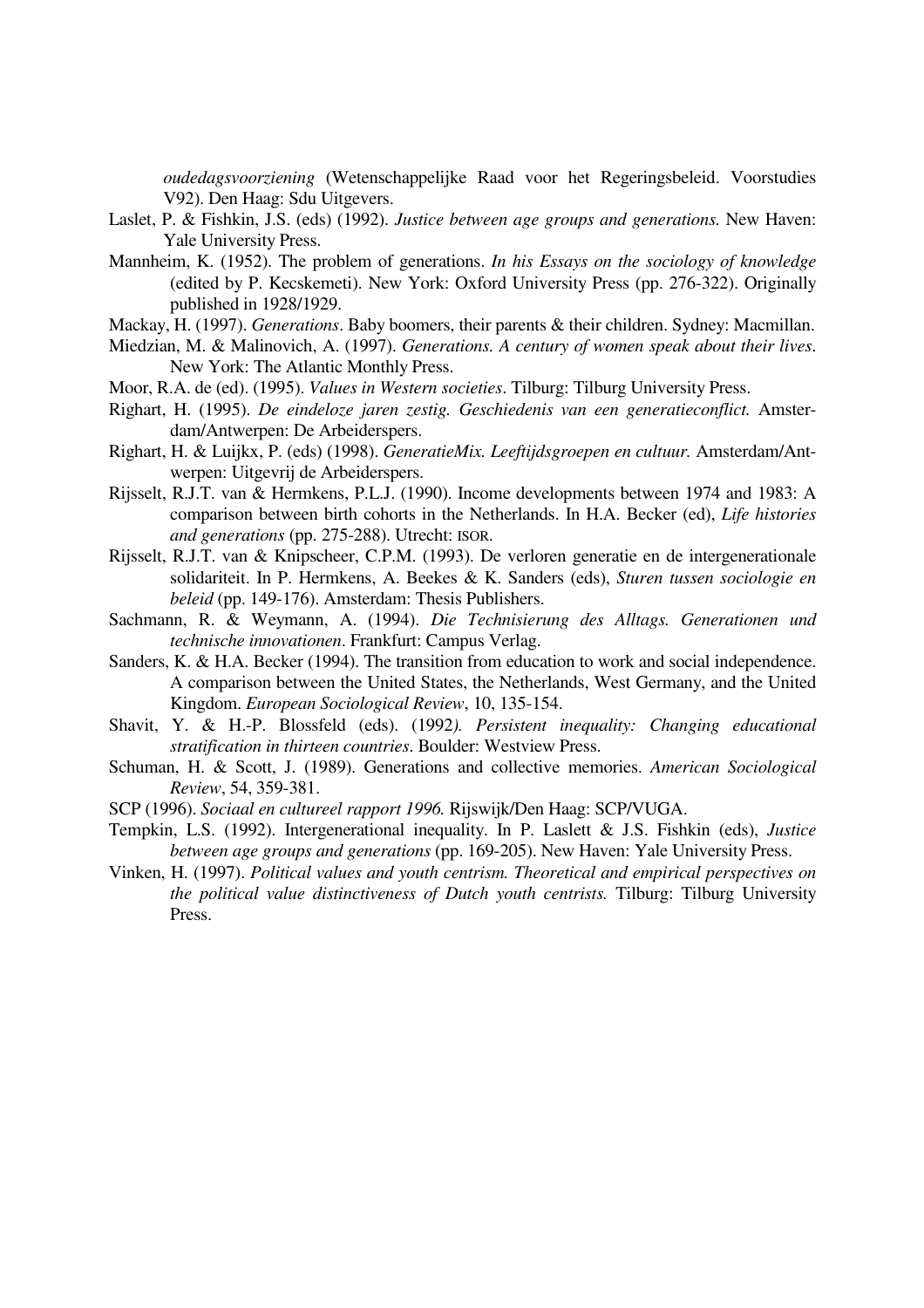# **Tables**

# **Table 1. Generational consciousness by generation: percentages\***

|             |        |   | prewar silent protest lost |    | prag-<br>matic | all |
|-------------|--------|---|----------------------------|----|----------------|-----|
| - 91<br>yes | 86     |   | 75 51 65                   |    | 70             |     |
| no          | $\sim$ | 8 | 18                         | 28 | 19             | 18  |
| don't know  | 4      |   | 6 7 21                     |    | 17             | 12  |

\* Significant (p<.01)

## **Table 2. Perceived influence of one's own generation by generation: means** a

|                                                                                                                                                                                                                                                                                                                                                            | prewar | silent | protest | lost | prag-<br>matic | all     |
|------------------------------------------------------------------------------------------------------------------------------------------------------------------------------------------------------------------------------------------------------------------------------------------------------------------------------------------------------------|--------|--------|---------|------|----------------|---------|
| my generation has much<br>influence in society                                                                                                                                                                                                                                                                                                             | 2.6    | 4.1    | 4.8     | 4.1  | 3.6            | $4,0$ * |
| $\pm$ $\alpha$ : $\alpha$ : $\alpha$ : $\alpha$ : $\alpha$ : $\alpha$ : $\alpha$ : $\alpha$ : $\alpha$ : $\alpha$ : $\alpha$ : $\alpha$ : $\alpha$ : $\alpha$ : $\alpha$ : $\alpha$ : $\alpha$ : $\alpha$ : $\alpha$ : $\alpha$ : $\alpha$ : $\alpha$ : $\alpha$ : $\alpha$ : $\alpha$ : $\alpha$ : $\alpha$ : $\alpha$ : $\alpha$ : $\alpha$ : $\alpha$ : |        |        |         |      |                |         |

\* Significant (p<.01)

<sup>a</sup> Scale ranging from 1 (very little) to 7 (very much)

#### **Tabel 3. Does the world of politics listen to your generation?: percentages**\*

|           |            |          |    | prewar silent protest lost matic |    | prag-     | all |
|-----------|------------|----------|----|----------------------------------|----|-----------|-----|
| yes<br>no | - 36<br>64 | 56<br>44 | 37 | 63 55 29<br>45                   | 71 | -51<br>49 |     |

\* Significant (p<.01)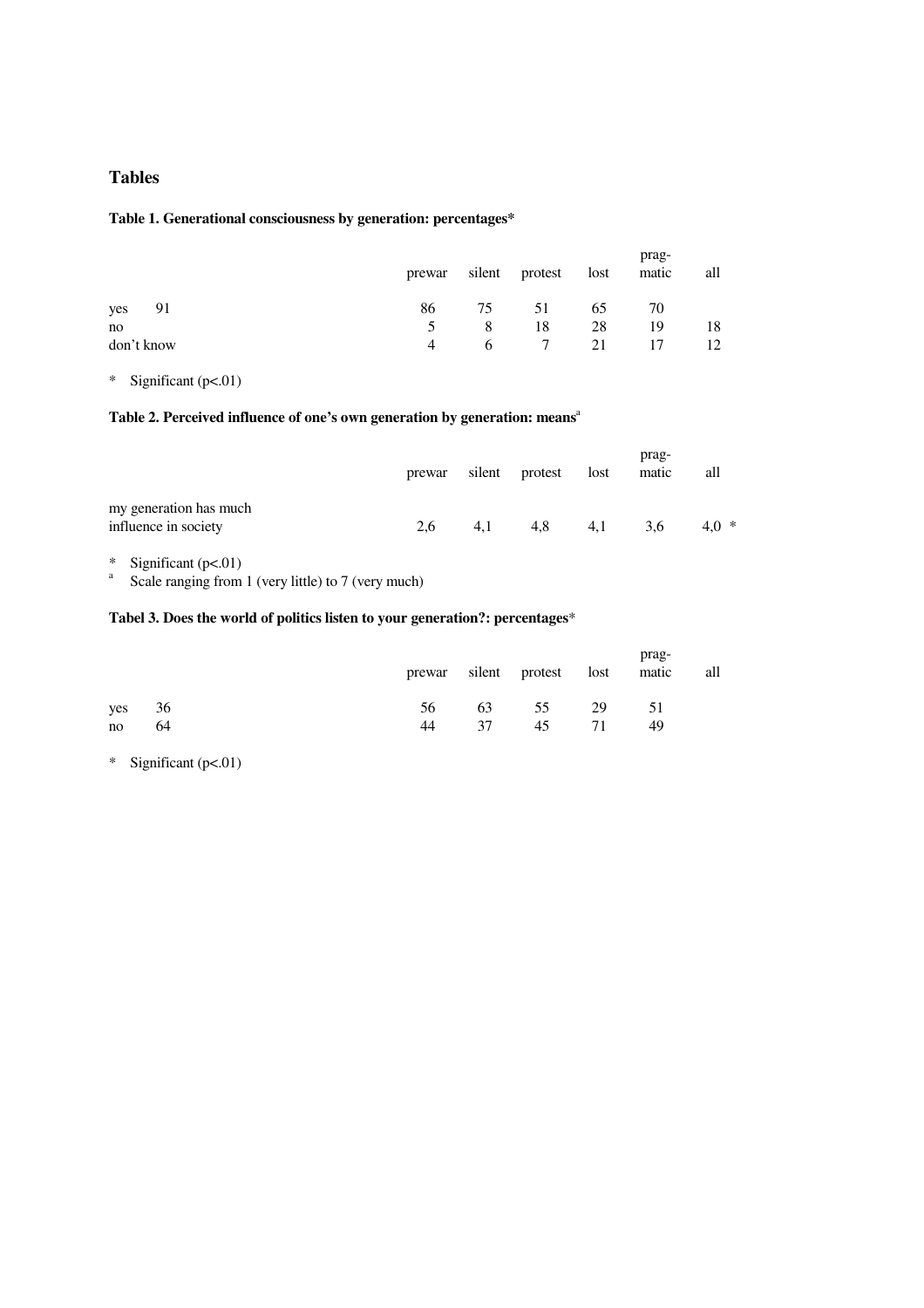**Table 4. Labor and income chances of one's own generation compared to** *older* **generations by generation: percentages**\*

|               | prewar | silent | protest | lost | prag-<br>matic | all |
|---------------|--------|--------|---------|------|----------------|-----|
| better        | 30     | 59     | 45      | 23   | 28             | 36  |
| worse         | 13     | 14     | 16      | 40   | 39             | 25  |
| no difference | 57     | 27     | 39      | 37   | 34             | 39  |

# \* Significant (p<.01)

**Table 5. Labor and income chances of one's own generation compared to** *younger* **generations by generation: percentages**\*

|               | prewar |    | silent protest lost |    | prag-<br>matic | all |
|---------------|--------|----|---------------------|----|----------------|-----|
| better        | 34     | 58 | 42                  | 28 | 19             | 37  |
| worse         | 21     | 26 | 16                  | 11 | 14             | 16  |
| no difference | 45     |    | 42                  | 61 | 67             | 47  |

# \* Significant  $(p<.01)$

#### **Table 6. Perceived differences between generations in four fields: percentages**

|                                    | none | somewhat | strong |
|------------------------------------|------|----------|--------|
| attitudes towards work             | 23   |          | 30     |
| music, book or movie preferences   | 11   | 28       | 61     |
| political and social views         | 17   | 48       | 35     |
| norms and values regarding raising |      |          |        |
| children, family and sexuality     |      |          | 70     |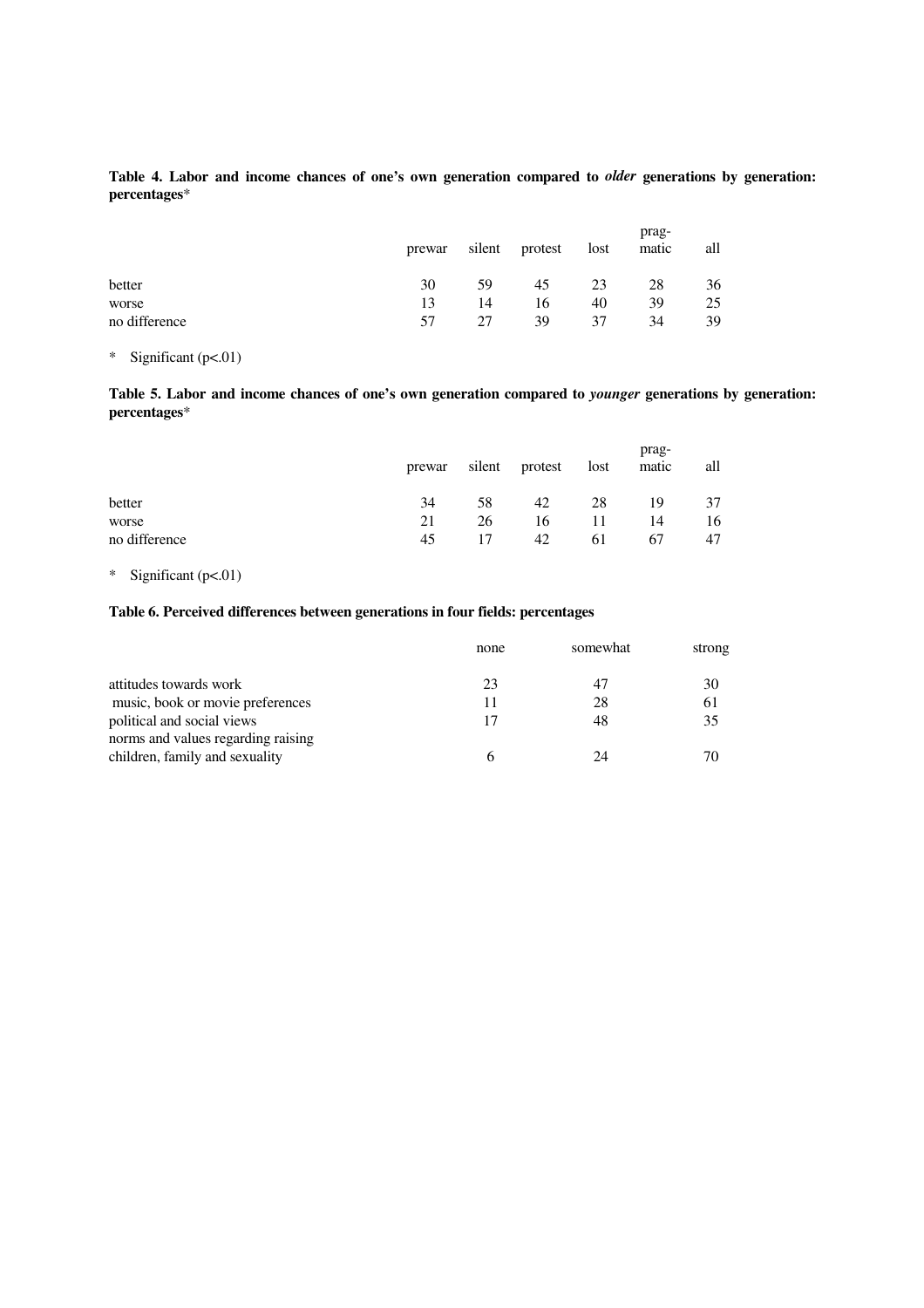#### **Tabel 7. Perceived differences between generations in four fields by generation: percentages strong difference**

|                                                                  | prewar | silent | protest | lost | prag-<br>matic | all    |
|------------------------------------------------------------------|--------|--------|---------|------|----------------|--------|
| attitudes towards work                                           | 49     | 41     | 25      | 23   | 18             | $30 *$ |
| music, book or movie preferences                                 | 67     | 59     | 63      | 54   | 69             | 61     |
| political and social views<br>norms and values regarding raising | 52     | 28     | 37      | 28   | 33             | 35     |
| children, family and sexuality                                   | 93     | 79     | 67      | 58   | 67             | $70*$  |

\* Significant (p<.01)

# **Table 8. Present importance of experiences during one's formative years in four fields: percentages**

|                                                                            | not<br>important | somewhat<br>important | very<br>important |
|----------------------------------------------------------------------------|------------------|-----------------------|-------------------|
| attitudes towards work                                                     |                  | 31                    | 65                |
| music, book or movie preferences                                           | 26               | 46                    | 28                |
| political and social views<br>norms and values regarding raising children, | 13               | 56                    | 31                |
| family and sexuality                                                       |                  | 26                    | 69                |

#### **Table 9. Present importance of experiences during one's formative years in four fields by generation: percentages very important**

|                                                                  | prewar | silent | protest | lost | prag-<br>matic | all     |
|------------------------------------------------------------------|--------|--------|---------|------|----------------|---------|
| attitudes towards work                                           | 80     | 75     | 67      | 56   | 48             | $65 *$  |
| music, book or movie preferences                                 | 28     | 34     | 23      | 26   | 39             | 28      |
| political and social views<br>norms and values regarding raising | 39     | 38     | 29      | 24   | 33             | $31 *$  |
| children, family and sexuality                                   | 81     | 80     | 68      | 63   | 62             | $69$ ** |

\* Significant (p<.01)

\*\* Significant (p<.05)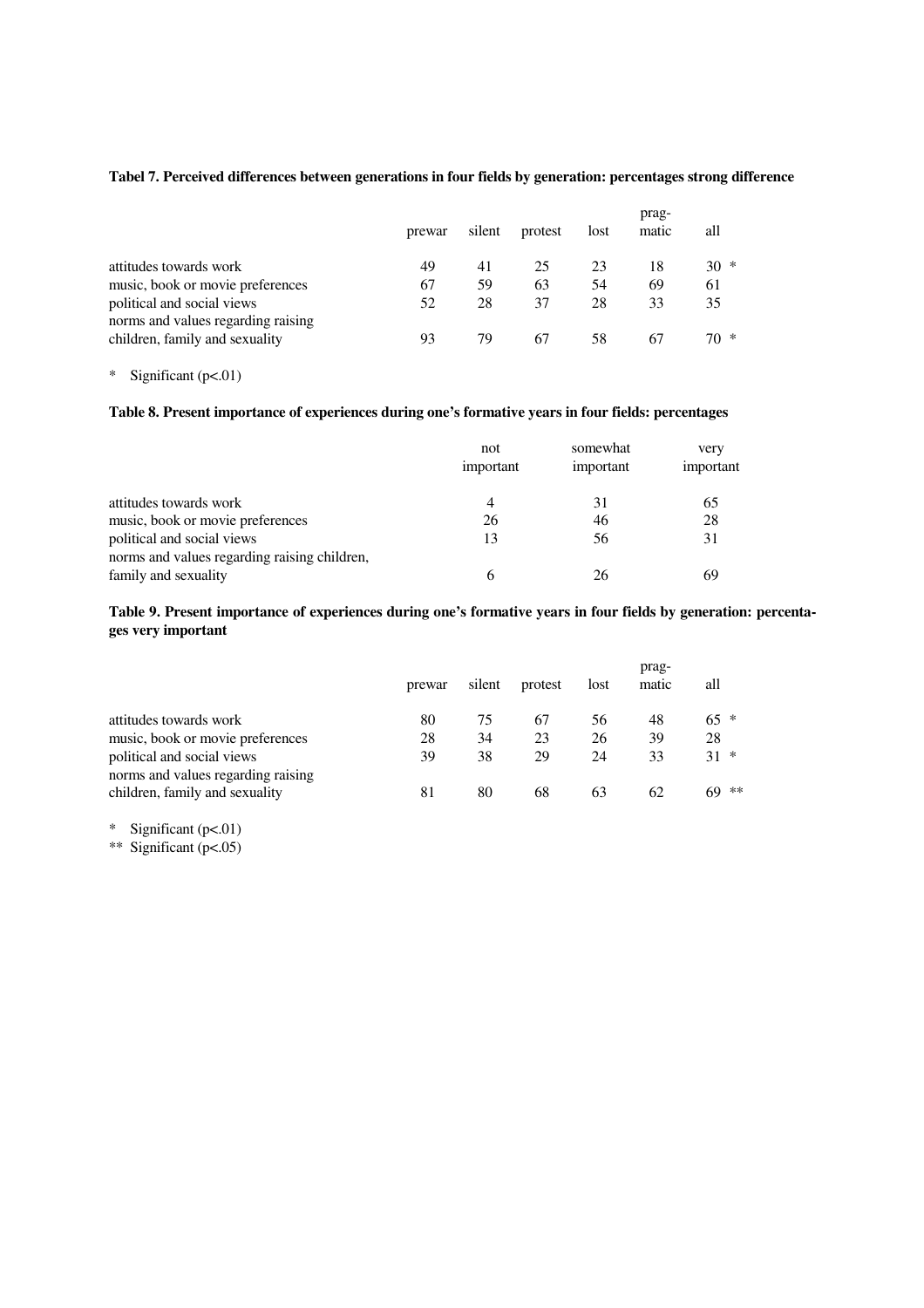# **Abstract**

In this article, based on parts of our book 'My Generation' (in Dutch), we show that 'bringing man back ' into generation research is not only needed to do justice to Mannheim's generation theory, it also yields remarkable and essential information about generational distinctions. Actual generations, according to Mannheim, are cohorts that are conscious of belonging to a group with similar formative experiences, experiences with lasting effects that set them apart from other generations. Tapping this sense of belonging calls for research into subjective heuristics that reflect how generations estimate their life chances and basic values vis-à-vis other generations and the extent to which they relate these estimates to their formative experiences. We analyse these heuristics by combining quantitative and qualitative data on five Dutch generations: the prewar generation (born between 1910 and 1930), the silent generation (born between 1930 and 1940), the protest generation (born between 1940 and 1955), the lost generation (born between 1955 and 1970) and the pragmatic generation (born after 1970). Results show that generational consciousness is strong in the Netherlands. Only the 'lost generation' seems to be an 'alter image': its members have a relatively weak sense of belonging. Values as regards upbringing, family life and sexuality, set generations apart rather than political values, labour orientations and cultural styles that are most commonly used to stereotype generations. Generations identify different formative experiences with respect to these values. People conscious of generational belonging hardly experience stronger differences between generations. They do seem to be more involved socially. Generational consciousness is a prerequisite for social cohesion and social action, perhaps even for action linked to a 'generational cause'.